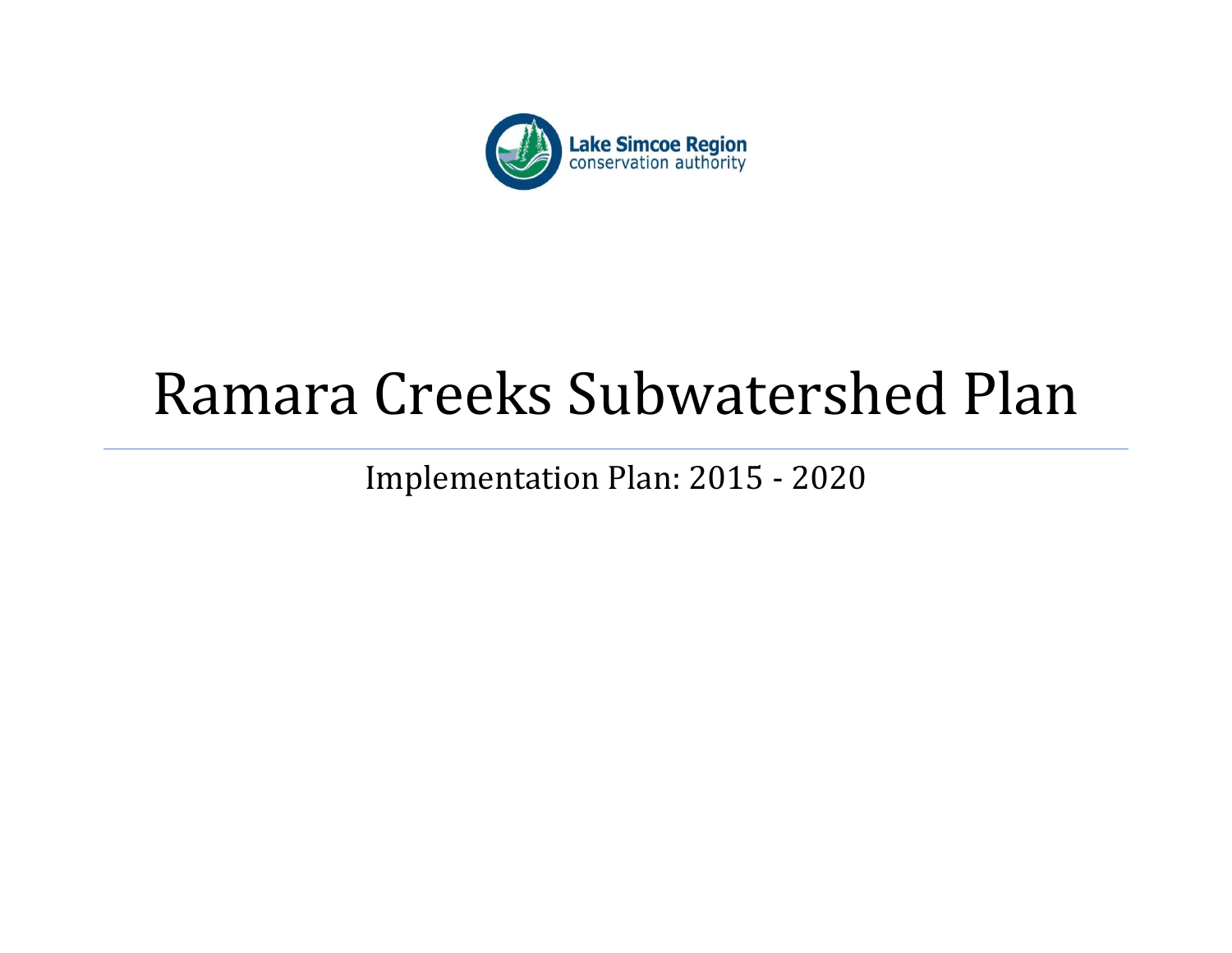# **Contents**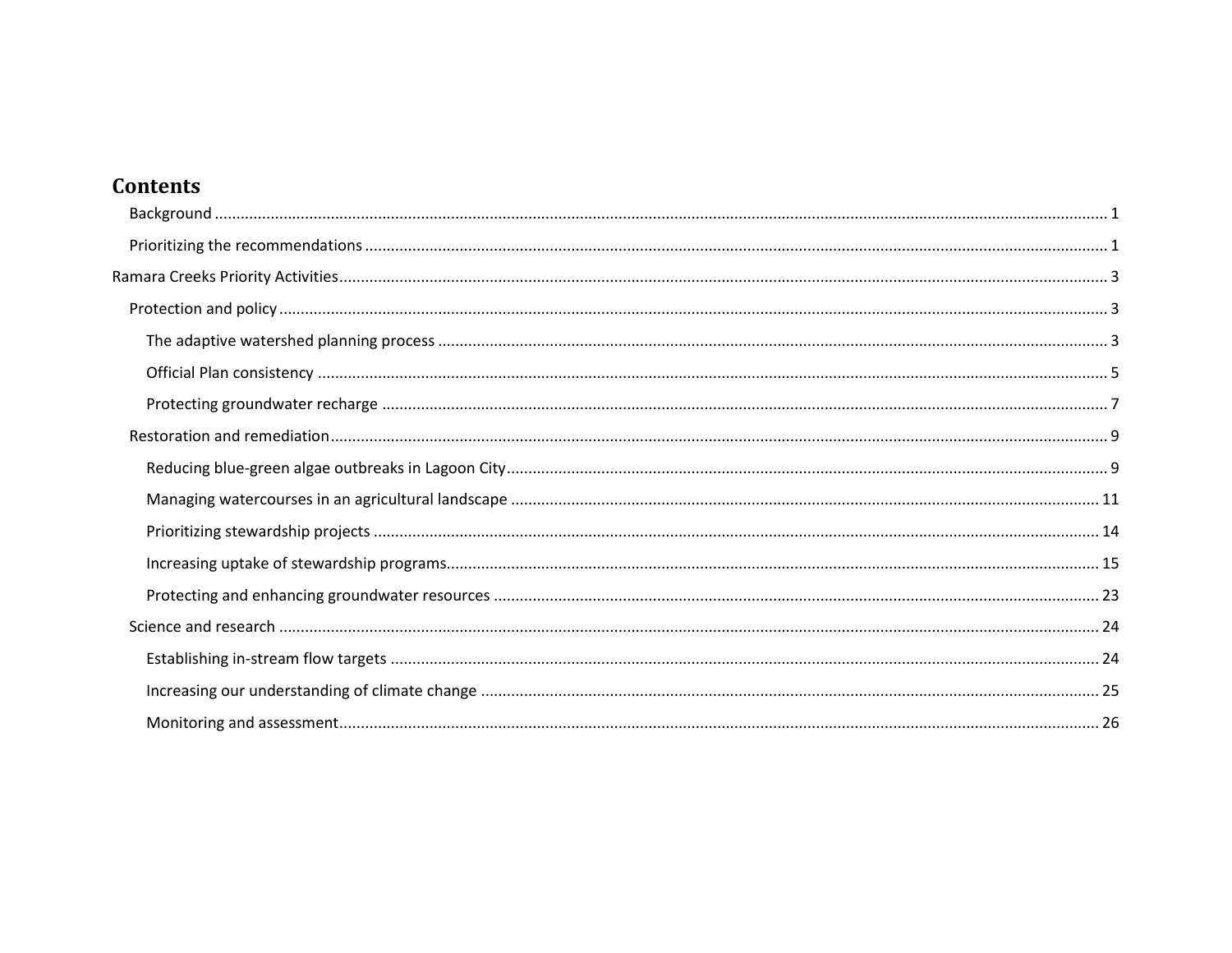# <span id="page-2-0"></span>**Background**

Working in partnership with the MOECC, MNRF, OMAFRA, the County of Simcoe, Township of Ramara, Simcoe County Federation of Agriculture, and the Couchiching Conservancy, the Lake Simcoe Region Conservation Authority (LSRCA) has developed a subwatershed plan for the Ramara Creeks subwatershed. This subwatershed plan includes an assessment of the current state of the environment in its watercourses, the stressors upon their health, and the current management framework to address those stressors. As a result of that assessment, the subwatershed plan developed a list of 85 recommended actions which, if implemented, would provide additional support for the protection and restoration of the subwatershed. For a full list of recommendations, see Chapter 8 in the Ramara Creeks subwatershed plan.

In reality though, it may not be practical to implement all of the 85 recommendations within a short time frame. Furthermore, some stresses upon the health of the subwatershed may be more critical than others, requiring a more timely response. Recognizing these realities, LSRCA and its partners have developed this implementation plan to guide and focus effort on the implementation of a short-list of priority recommendations.

# <span id="page-2-1"></span>**Prioritizing the recommendations**

The first stage in developing an implementation plan was to short-list the full list of 85 recommendations to focus effort on those that address priority threats. The short-listing process followed The Nature Conservancy's Conservation Action Planning framework, which is a two-stage process: a threat assessment, and a cost-benefit assessment.

The threat assessment evaluated the scope and severity of each of the threats identified in the subwatershed plan on the targets and indicators of watershed health as articulated in the Lake Simcoe Protection Plan. Threats were ranked from low to very high for both scope (how extensive the threat is across the subwatershed) and severity (how severe the impact of the threat would be to each individual target), and summed across all watershed health targets.

Recommendations which addressed threats ranked as High or Very High were subjected to the cost – benefit assessment.

Each candidate recommendation was scored from 1 (low) to 4 (high) in terms of the benefits if it were implemented (i.e. scale, contribution, and duration of outcomes, as well as indirect benefits to other actions) and the costs to implement (in both staff time and dollars, as well as the length of time anticipated to achieve the recommendation). Short-listed recommendations were those which had above average benefit in addressing High or Very High threats, at below average cost.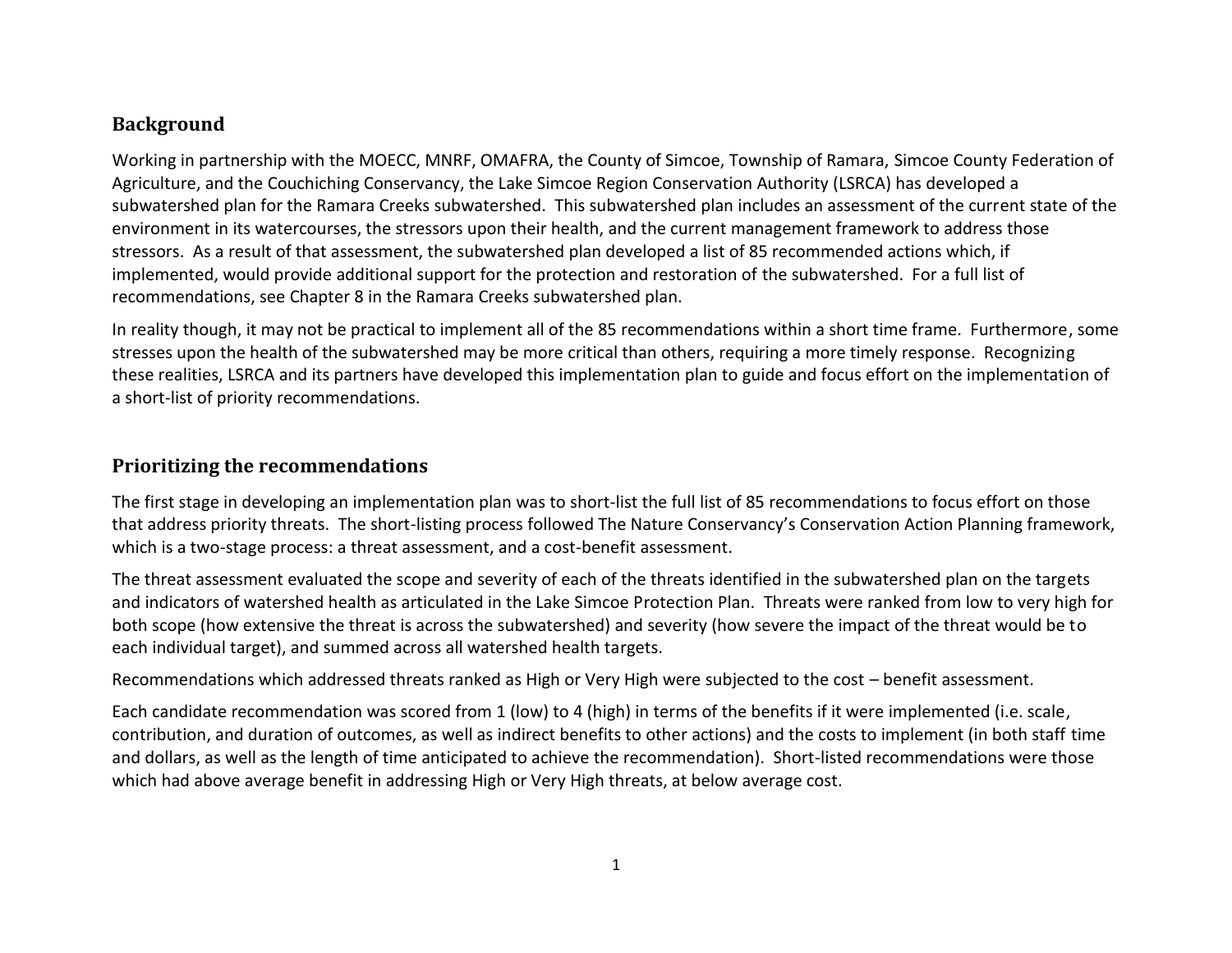Working in collaboration with the Subwatershed Plan Working Group, a table was developed for each of the selected short-list recommendations to provide further detail on its implementation, including:

- One or more **Activities** which must be undertaken to accomplish the recommendation.
- An output, or **Measure of Success**, to identify intended end goals for each activity. These measures provide an important metric against which agencies responsible for watershed management can hold themselves accountable to the public and other stakeholders
- A **Lead Agency** which will be tasked with ensuring the activity is completed. The role of the lead agency may include project management, identifying and securing funding, and reporting on progress to the Subwatershed Working Group. Some activities also include a list of collaborating agencies (provided in brackets). In cases where unanticipated budget constraints limit the ability of the designated lead agency to project manage one or more activities, they will be responsible for soliciting other partners to lead on their behalf.
- A **Target Deadline** to identify the date by when the activity should be completed. This target deadline plays an important role in ensuring accountability of lead agencies to the public and other stakeholders, and is particularly important in the case of activities upon which other activities or other recommendations depend.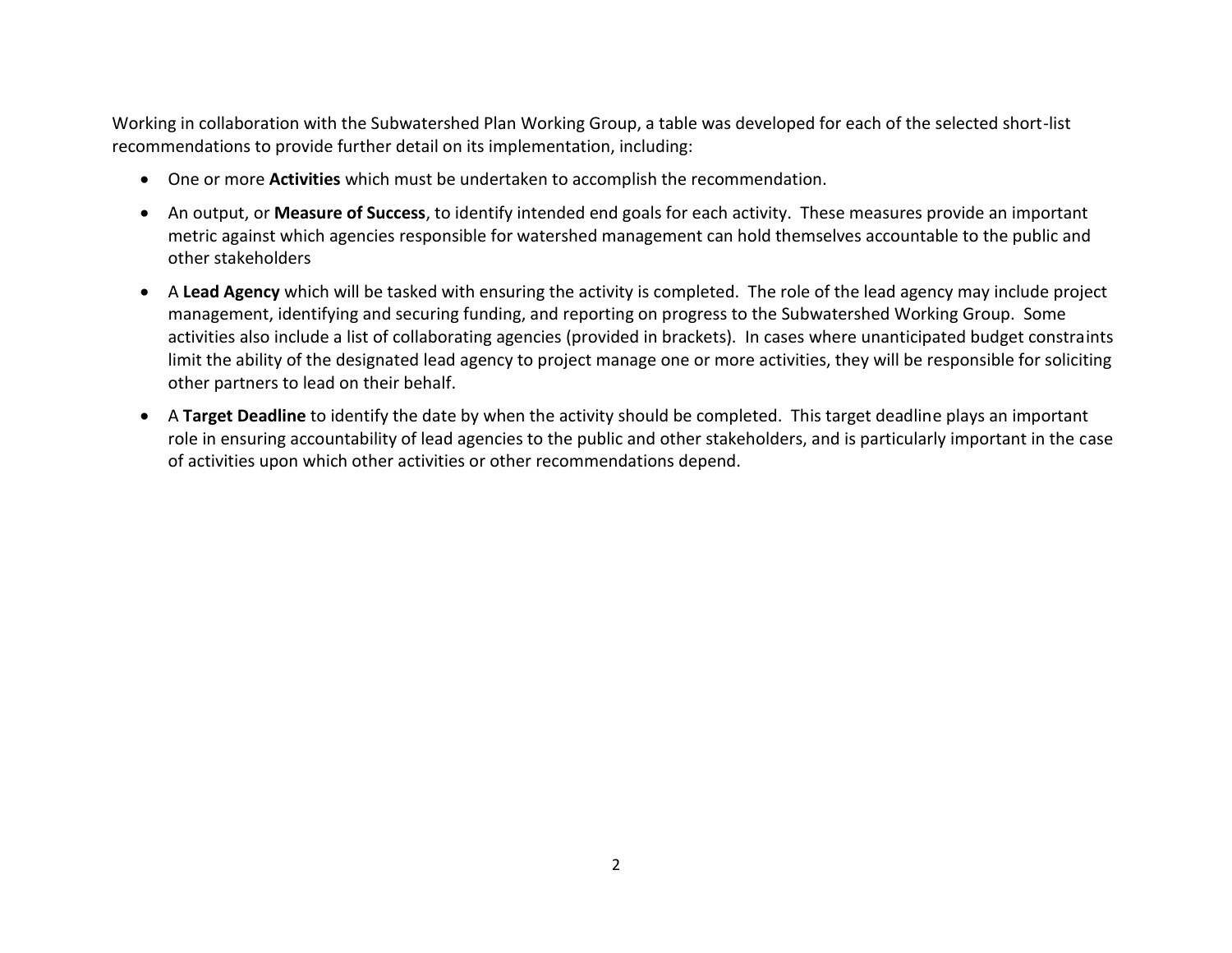# <span id="page-4-0"></span>**Ramara Creeks Priority Activities**

# <span id="page-4-1"></span>**Protection and policy**

#### <span id="page-4-2"></span>**The adaptive watershed planning process**

**Recommendation 8-1 – That the LSRCA and other relevant and interested stakeholders establish an implementation working group to assist in coordinating the implementation of priority recommendations to address the most significant threats in this subwatershed.** 

**Recommendation 8-2 – That the LSRCA, with the assistance of the other government agencies and stakeholder groups involved in implementing the recommendations of this subwatershed plan, report on the progress of this implementation annually**

| <b>Activity</b>                                                                                                                                                                                                                  | <b>Measure of success</b>                                                                                                                      | Lead (collaborating)<br>agency            | <b>Target deadline</b> |
|----------------------------------------------------------------------------------------------------------------------------------------------------------------------------------------------------------------------------------|------------------------------------------------------------------------------------------------------------------------------------------------|-------------------------------------------|------------------------|
| Have subwatershed plan approved by<br>the LSRCA Board of Directors                                                                                                                                                               | Plans approved                                                                                                                                 | <b>LSRCA</b>                              | 2015                   |
| Meet periodically to report on status of<br>implementation of subwatershed plan<br>recommendations, including the number<br>of stewardship projects completed                                                                    | Meetings held and report completed                                                                                                             | <b>LSRCA</b> (implementation<br>partners) | Ongoing                |
| Share annual reports with watershed<br>municipal councils and CAOs, MPPs, MPs,<br>Lake Simcoe Stewardship Network, Lake<br>Simcoe Science Committee, Lake Simcoe<br>Coordinating Committee, and other<br>interested stakeholders | Report shared. Partners aware of work<br>being done and accomplishments<br>achieved to improve the health of the<br>Ramara Creeks subwatershed | <b>LSRCA</b> (implementation<br>partners) | Ongoing                |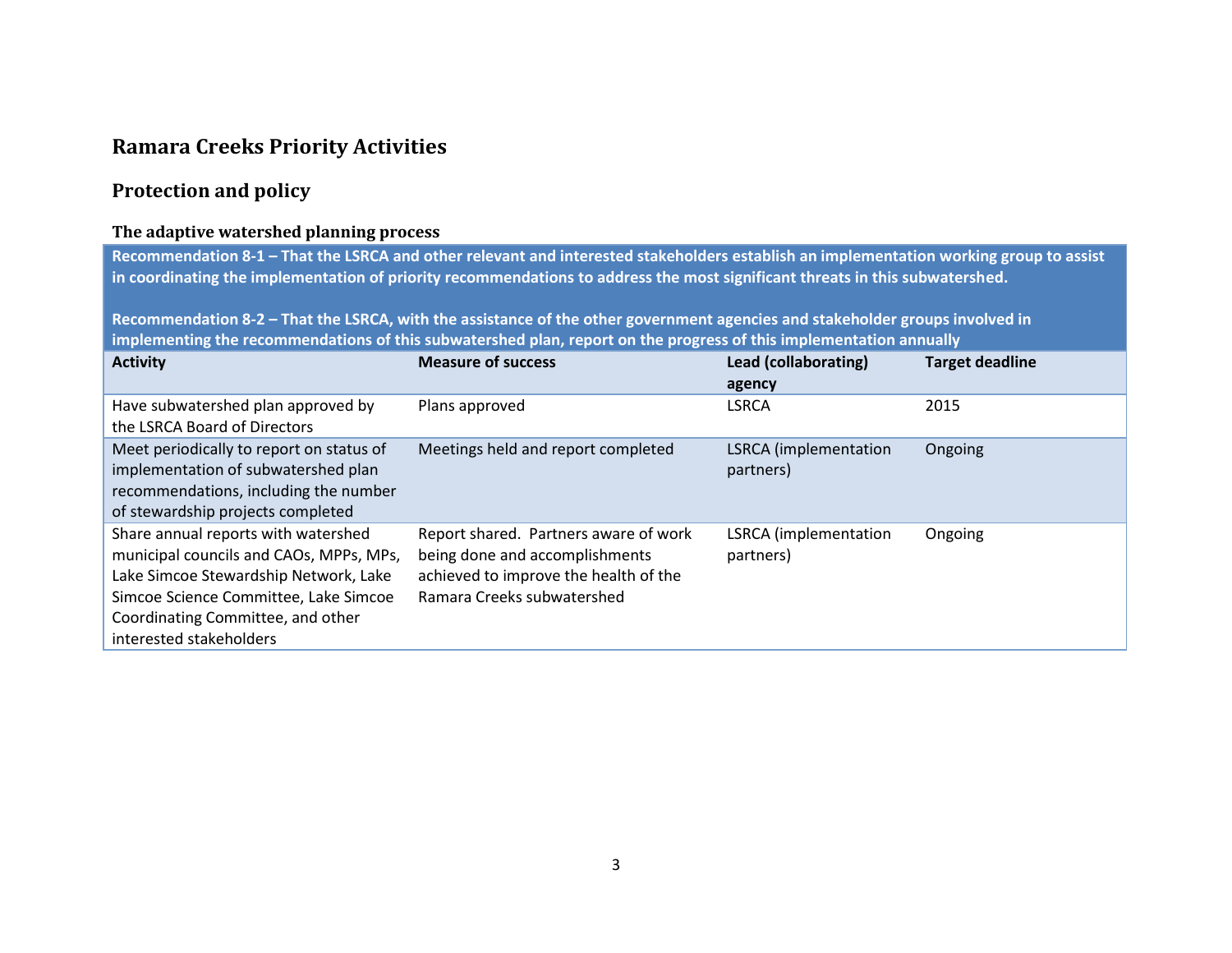**Recommendation 8-3 – Within five years of the completion of this subwatershed plan, that the LSRCA, in collaboration with MOECC, MNRF, subwatershed municipalities, and other interested and relevant stakeholders, review progress on achieving its recommendations and update the subwatershed plan accordingly.** 

| <b>Activity</b>                                                                                                                                                                               | <b>Measure of success</b>                                        | Lead (collaborating)<br>agency                          | <b>Target deadline</b> |
|-----------------------------------------------------------------------------------------------------------------------------------------------------------------------------------------------|------------------------------------------------------------------|---------------------------------------------------------|------------------------|
| Review monitoring data on the state of<br>the subwatershed, and implementation<br>reporting. Revise subwatershed plans<br>using "state-pressure-response" model,<br>in context of that review | Subwatershed plans updated                                       | LSRCA (MOECC, MNRF,<br>Ramara, Simcoe)                  | 2020                   |
| Conduct gap analysis of policies and<br>programs in place to address watershed<br>stressors. Develop recommendations to<br>address policy gaps                                                | Suite of subwatershed recommendations<br>developed, as necessary | LSRCA (MOECC, MNRF,<br>Oro-Medonte, Simcoe,<br>Orillia) | 2020                   |
| Develop implementation plan to<br>implement priority recommendations                                                                                                                          | Implementation plan developed and<br>approved by LSRCA Board     | LSRCA (MOECC, MNRF,<br>Oro-Medonte, Simcoe,<br>Orillia) | 2020                   |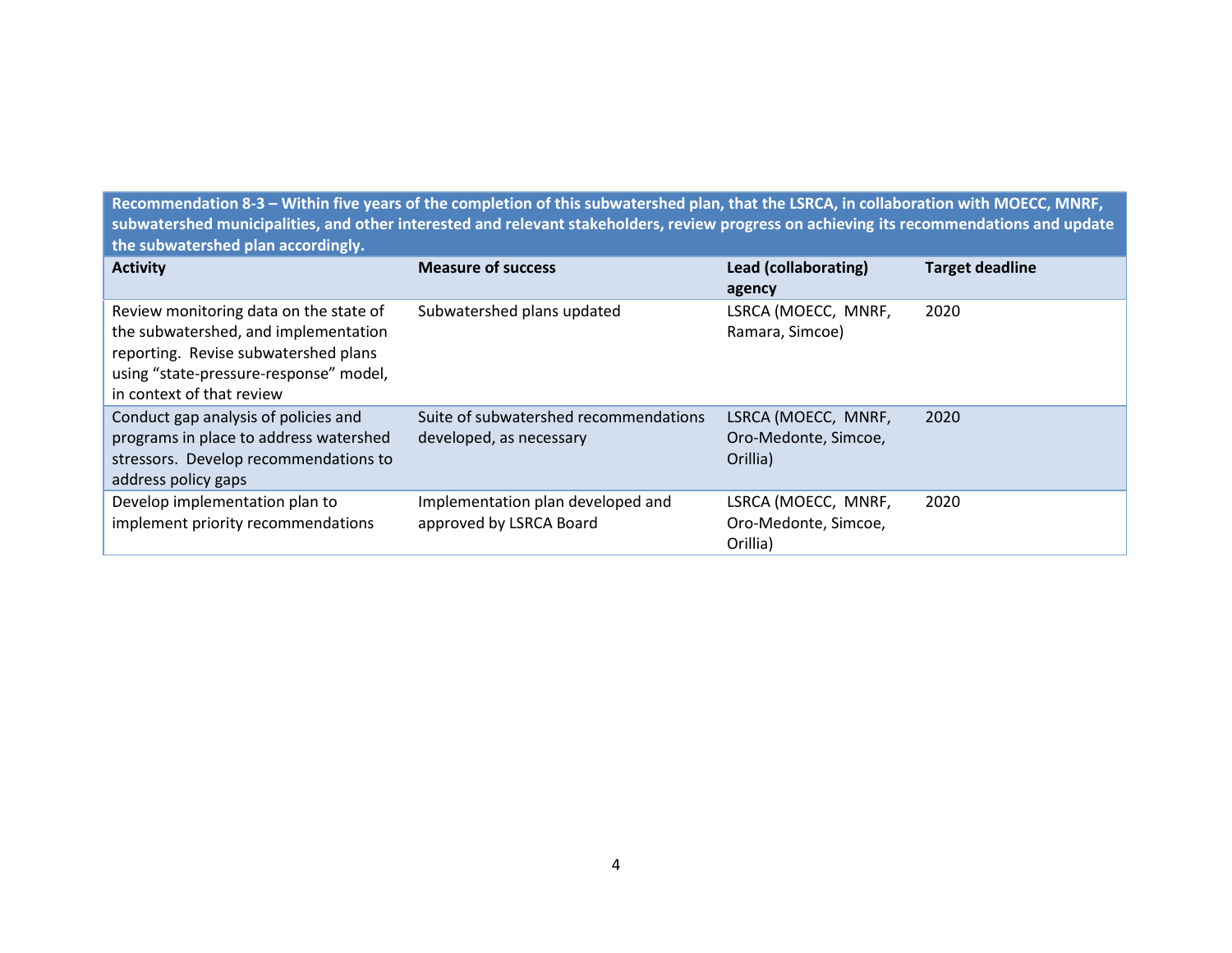# <span id="page-6-0"></span>**Official Plan consistency**

**Recommendation 6-1 - That the LSRCA, and relevant provincial agencies assist Ramara Township in ensuring its official plan is consistent with the recommendations presented in the Ramara Creeks subwatershed plan, as approved by the LSRCA Board of Directors. This approval will be subsequent to consultation with the Township, the subwatershed plan working group, and the general public, as outlined in the**  *Guidelines for developing subwatershed plans for the Lake Simcoe watershed (May, 2011).*

| <b>Activity</b>                           | <b>Measure of success</b>                 | Lead (collaborating)    | <b>Target deadline</b>      |
|-------------------------------------------|-------------------------------------------|-------------------------|-----------------------------|
|                                           |                                           | agency                  |                             |
| Provide guidance to municipalities on     | Guidance provided, as necessary           | LSRCA (MOE, MMAH)       | As part of the Municipal    |
| incorporating recommendations and         |                                           |                         | <b>Official Plan Review</b> |
| objectives of subwatershed plan into      |                                           |                         | process, or development of  |
| Official Plan and Secondary Plan policies |                                           |                         | <b>Secondary Plans</b>      |
| Develop Official Plan and Secondary Plan  | Policies completed and endorsed by        | Simcoe County, Township | As part of the Municipal    |
| policies to ensure consistency with the   | County and Township. Municipal Official   | of Ramara (LSRCA,       | <b>Official Plan Review</b> |
| Ramara Creeks subwatershed plan's         | Plans, and Secondary Plans are consistent | MMAH)                   | process, or development of  |
| compiled recommendations                  | with subwatershed plans                   |                         | <b>Secondary Plans</b>      |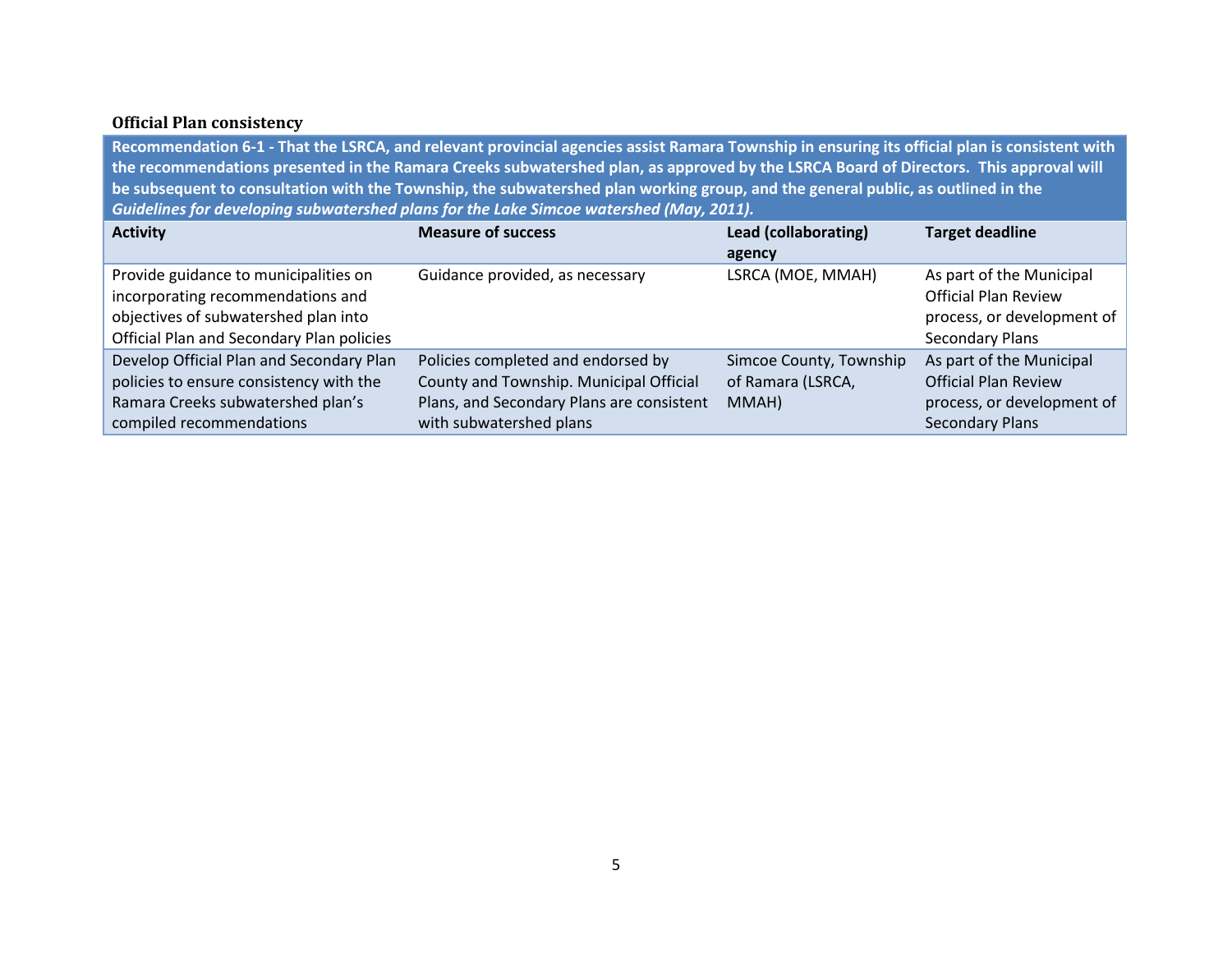**Recommendation 4-4 – That the Municipality, in the context of LSPP Policy 6.37-SA, adopt the 'Guidance for the protection and restoration of significant groundwater recharge area in Lake Simcoe' document. Further, that the Municipality utilize this document to incorporate policies around significant groundwater recharge areas into their official plans, as per LSPP Policy 6.38-DP.**

| <b>Activity</b>                                                                                             | <b>Measure of success</b>                                                                                                        | Lead (collaborating)                                  | <b>Target deadline</b>                                                                                          |
|-------------------------------------------------------------------------------------------------------------|----------------------------------------------------------------------------------------------------------------------------------|-------------------------------------------------------|-----------------------------------------------------------------------------------------------------------------|
|                                                                                                             |                                                                                                                                  | agency                                                |                                                                                                                 |
| Adopt draft policies included in the<br>Guidance document in Municipal Official<br><b>Plans</b>             | Policies adopted, protection for<br>significant recharge areas included in<br><b>Official Plans</b>                              | Simcoe County, Township<br>of Ramara (LSRCA,<br>MMAH) | As part of the Municipal<br><b>Official Plan Review</b><br>process, or development of<br><b>Secondary Plans</b> |
| Provide training for municipal staff on<br>groundwater recharge, and<br>implementation of proposed policies | Training provided, municipal staff have<br>greater understanding of their role in<br>protecting groundwater recharge<br>function | LSRCA (Simcoe County,<br>Township of Ramara)          | Upon request of<br>municipalities                                                                               |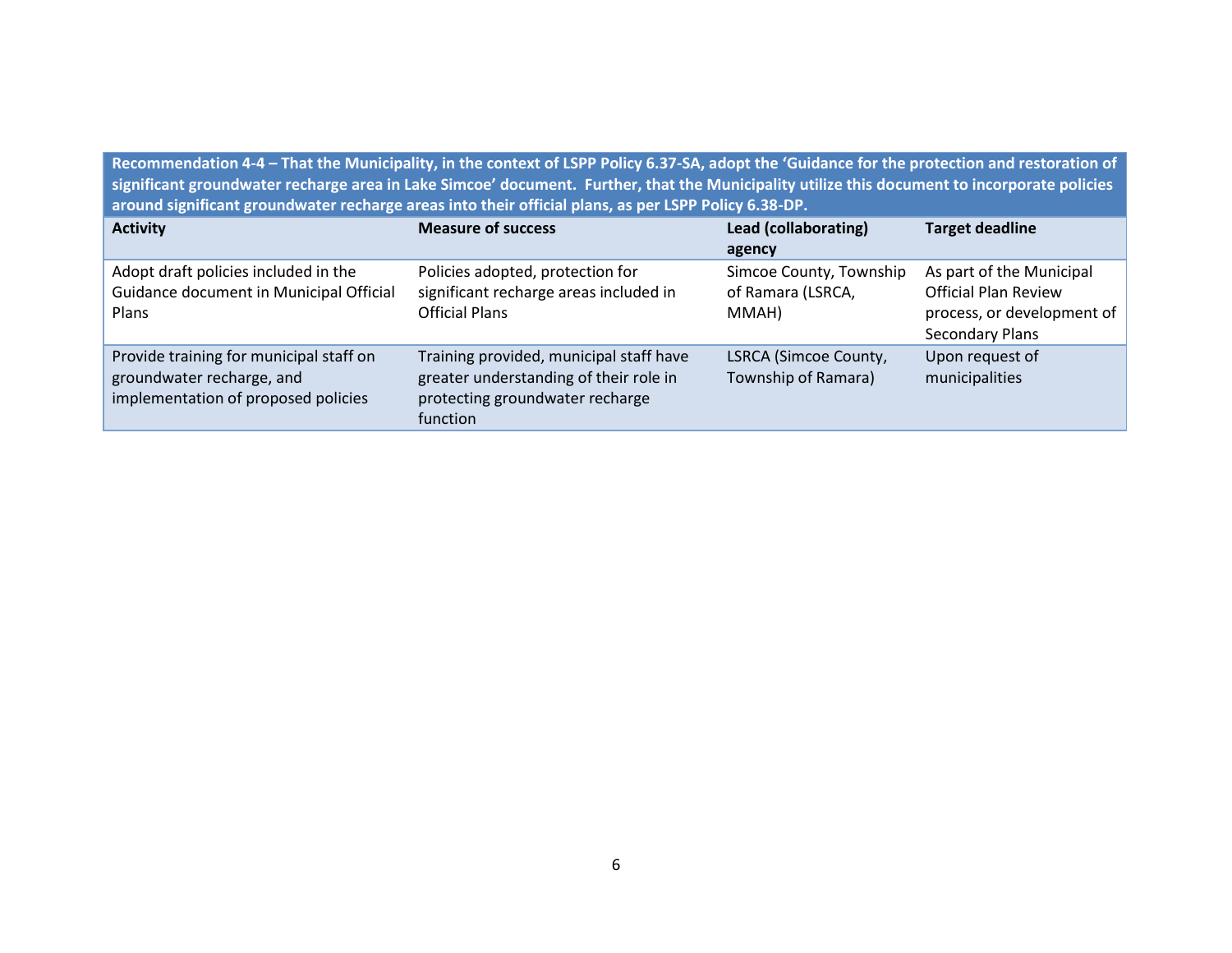# <span id="page-8-0"></span>**Protecting groundwater recharge**

**Recommendation 3-7 - That the Township of Ramara finalize their draft Stormwater Management Master Plan as outlined in the LSPP 2011 Comprehensive Stormwater Management Master Plans Guidelines document with particular emphasis on maintenance of facilities, and the need for retrofits where appropriate**

| <b>Activity</b>                                                                                                                                                                         | <b>Measure of success</b>                                                      | Lead (collaborating)<br>agency               | <b>Target deadline</b> |
|-----------------------------------------------------------------------------------------------------------------------------------------------------------------------------------------|--------------------------------------------------------------------------------|----------------------------------------------|------------------------|
| Complete and finalize stormwater<br>management master plan                                                                                                                              | Stormwater management master plan<br>completed and approved by Council         | Township of Ramara                           | 2015                   |
| Adopt model site alteration by-law<br>developed by LSRCA Stormwater<br><b>Management Policy Working Group</b>                                                                           | By-law adopted (pending municipal<br>review and revision)                      | Township of Ramara                           | 2016                   |
| Develop information and educational<br>materials for landowners detailing how<br>they can promote infiltration and reduce<br>the volume of stormwater runoff on their<br>own properties | Education materials developed and<br>provided to municipality for distribution | LSRCA (Township of<br>Ramara, Simcoe County) | 2016                   |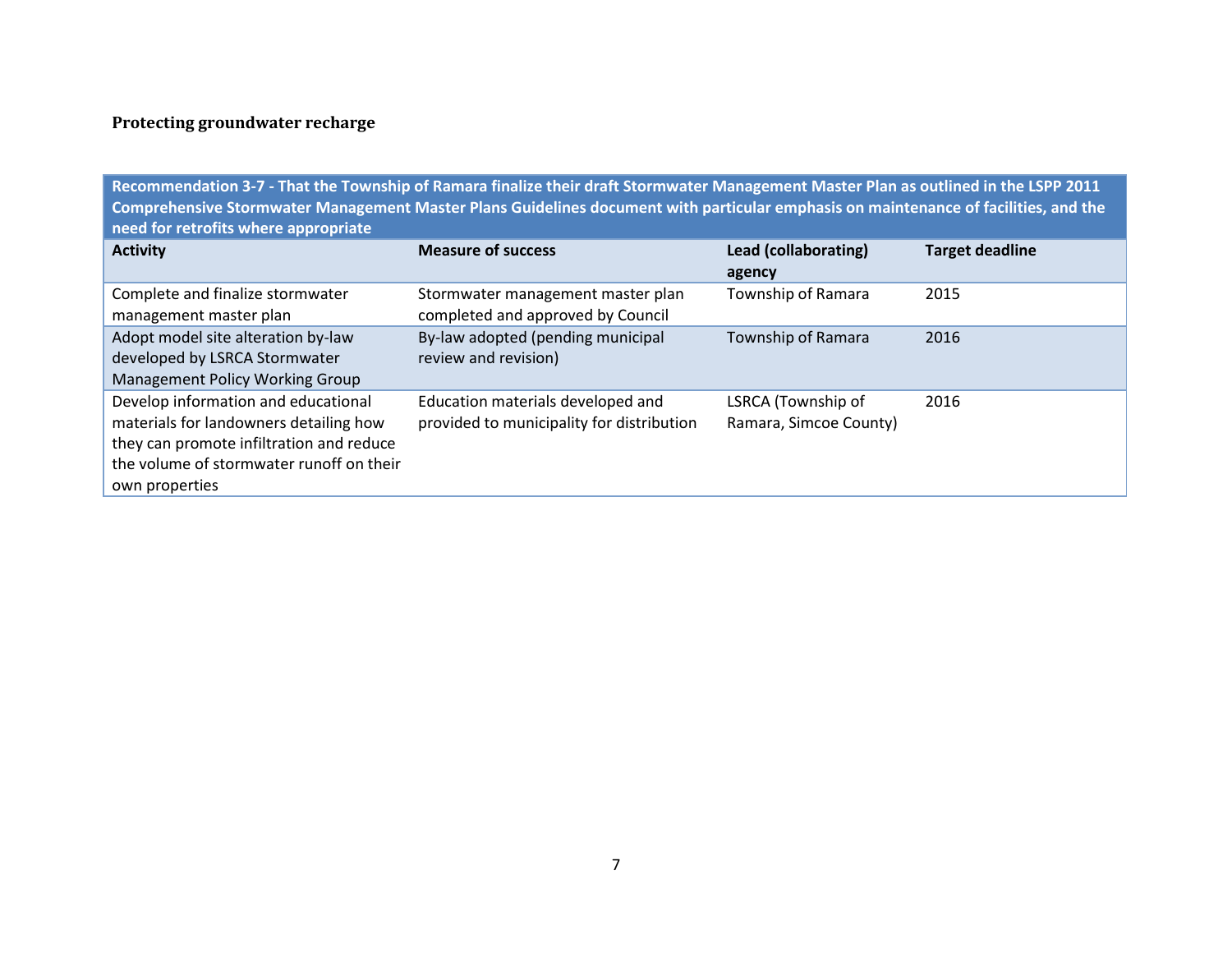**Recommendation 4-3 – That the MOECC and MNRF require the LSPP Tier 2 integrated model (or another, comparable model, if deemed appropriate) be used to simulate proposed dewatering activities associated with aggregate operations within or near the Ramara Creeks subwatershed, and the impacts they would have on stream and wetland features in the subwatershed prior to issuing or renewing Permits to Take Water or aggregate permits. When reviewing aggregate applications, the MOECC is encouraged to collect the most up to date extraction, pumping, and groundwater level data, and use the data to update the integrated model.**

| <b>Activity</b>                                                                                                                                                                                                                                                              | <b>Measure of success</b>                                                                                       | Lead (collaborating)<br>agency | <b>Target deadline</b> |
|------------------------------------------------------------------------------------------------------------------------------------------------------------------------------------------------------------------------------------------------------------------------------|-----------------------------------------------------------------------------------------------------------------|--------------------------------|------------------------|
| Develop a process for reviewing<br>aggregate applications with the support<br>of the Tier 2 integrated water model (or<br>other model as deemed appropriate).<br>This process may include the<br>development of a screening tool to<br>determine when the model is necessary | Process developed and any screening<br>tools or check sheets available to relevant<br>staff from MOECC and MNRF | MOECC, MNRF (LSRCA)            | 2015                   |
| Provide training session to staff from<br>MNRF, MOECC, and proponents on the<br>review process, and data required from<br>proponents                                                                                                                                         | Training session provided                                                                                       | MOECC, MNRF (LSRCA)            | 2016                   |
| Make Tier 2 water budget model<br>available for use, with protocol for model<br>revisions based on detailed aggregate pit<br>monitoring data                                                                                                                                 | Tier 2 water budget available to<br>proponents for use in permit applications                                   | <b>LSRCA</b>                   | 2016                   |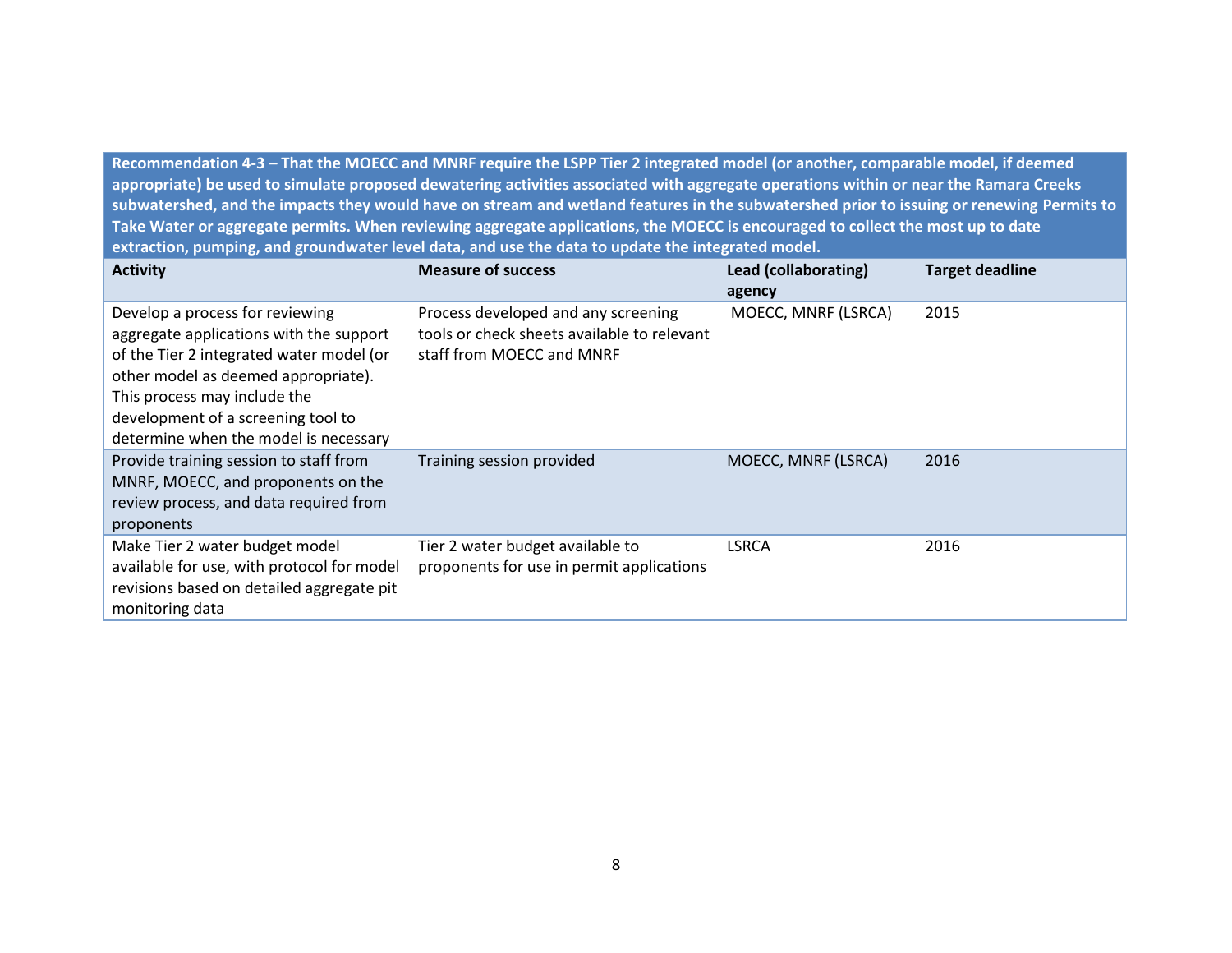# <span id="page-10-0"></span>**Restoration and remediation**

# <span id="page-10-1"></span>**Reducing blue-green algae outbreaks in Lagoon City**

**Recommendation 3-17 – The Township of Ramara, through Lakehead University or other partners, undertake a study of the relative sources and fates of phosphorus in the Lagoon City lagoons. Based on that study, that the Township develop a targeted approach to improving water quality in the lagoons, with the intent of reducing blue-green algae outbreaks**

| <b>Activity</b>                                                                                                                           | <b>Measure of success</b>                                                         | Lead (collaborating)<br>agency                                    | <b>Target deadline</b> |
|-------------------------------------------------------------------------------------------------------------------------------------------|-----------------------------------------------------------------------------------|-------------------------------------------------------------------|------------------------|
| Review results of Lakehead University<br>study on water and sediment chemistry<br>in the lagoons                                          | Study complete and available to<br>Township of Ramara staff                       | Township of Ramara                                                | 2016                   |
| Convene workshop for expert review of<br>Lakehead study                                                                                   | Workshop held, recommendations for<br>next steps identified                       | LSRCA (interested<br>members of Lake Simcoe<br>Science Committee) | 2017                   |
| Pending results of workshop, undertake<br>a study of the sources and fates of<br>phosphorus in Lagoon City's lagoons                      | Phosphorus budget for Lagoon City<br>complete                                     | Township of Ramara                                                | 2019                   |
| Develop a targeted approach to reduce<br>phosphorus inputs to Lagoon City, based<br>on results of phosphorus budget and<br>Lakehead study | Strategy developed, targeted approach to<br>water quality improvements identified | Township of Ramara                                                | 2020                   |
| Assess funding opportunities and<br>delivery mechanisms for implementing<br>Lagoon City phosphorus reduction<br>projects                  | Framework for implementing the Lagoon<br>City phosphorus strategy identified      | Township of Ramara<br>(LSRCA, MOECC, MNRF)                        | 2020                   |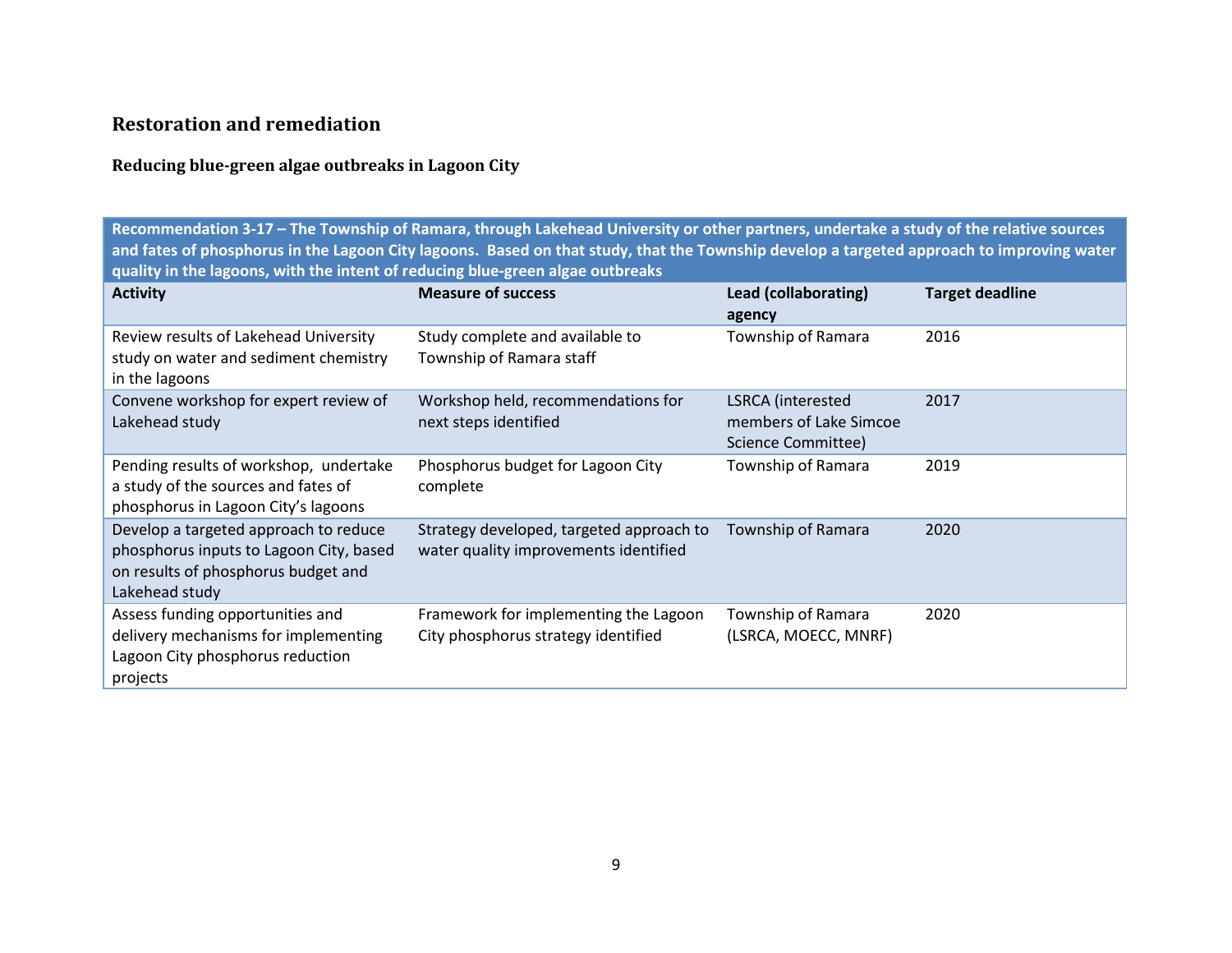**Recommendation 4-9 - That the Township of Ramara, in partnership with LSRCA, should undertake works to naturalize swales within Lagoon City in order to achieve benefits to the system related to preserving water quantity and maintaining flow within the system.**

| <b>Activity</b>                                                                                               | <b>Measure of success</b>                                                                               | <b>Lead (collaborating)</b><br>agency | <b>Target deadline</b> |
|---------------------------------------------------------------------------------------------------------------|---------------------------------------------------------------------------------------------------------|---------------------------------------|------------------------|
| Provide information to Lagoon City<br>residents on impacts of lawn<br>management to water quality             | Information materials developed and<br>made available to residents                                      | Township of Ramara<br>(LSRCA)         | 2016                   |
| Establish a pilot project on municipal<br>lands or property owned by willing<br>landowners                    | Pilot project established and monitored<br>to ensure landowner satisfaction, and<br>hydrologic function | Township of Ramara<br>(LSRCA)         | 2016                   |
| Review successes and challenges of pilot<br>project                                                           | Review complete. Decision made as to<br>whether to expand to other swales                               | Township of Ramara                    | 2019                   |
| Pending results of pilot study, make<br>presentation to Lagoon City community<br>about naturalization program | Presentation provided                                                                                   | Township of Ramara                    | 2020                   |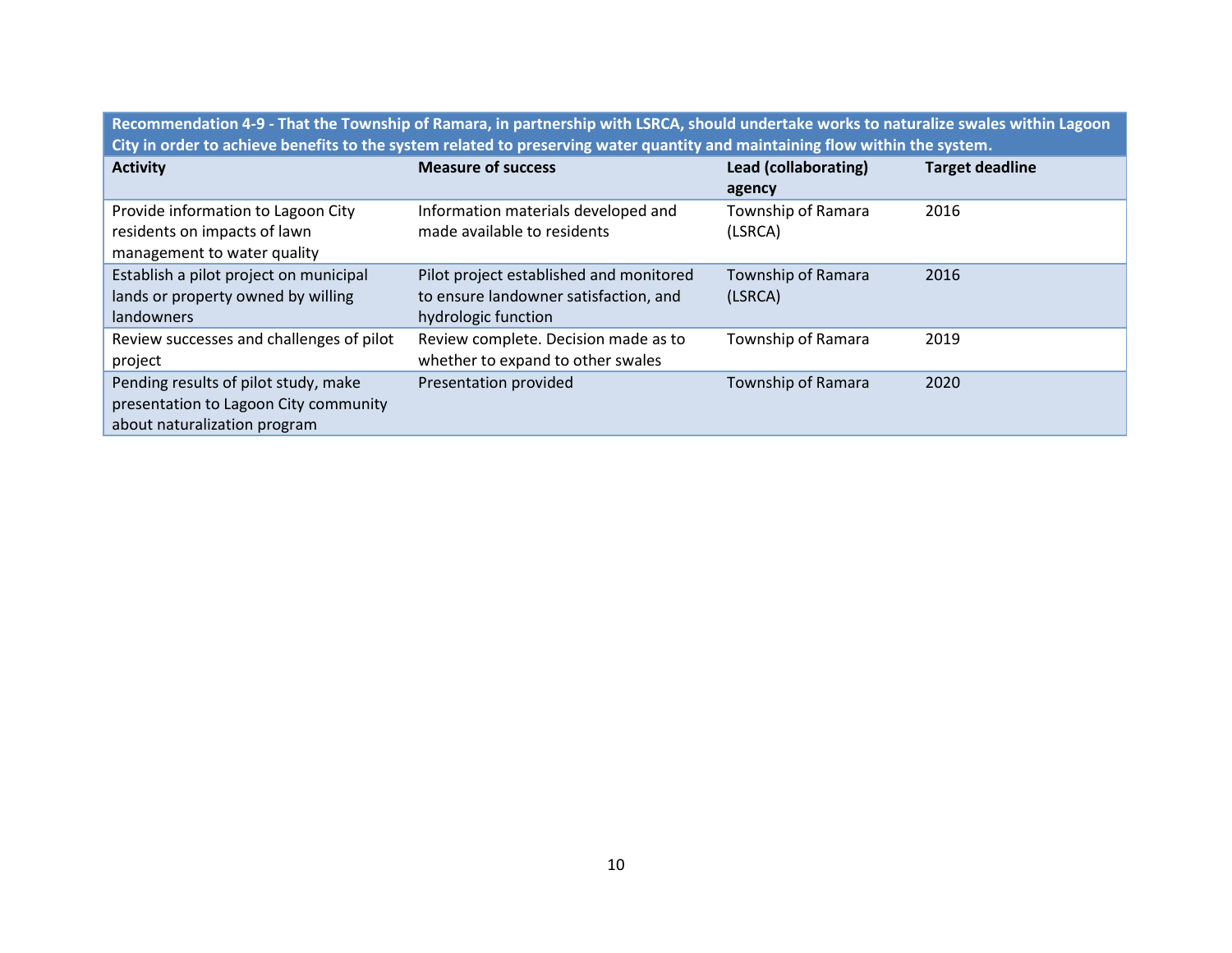## <span id="page-12-0"></span>**Managing watercourses in an agricultural landscape**

**Recommendation 3-18 - That the watershed municipalities, through the LSRCA, create a roundtable made up of municipalities, OMAFRA, MOECC, OFA, BILD, NGOs and related landowner representatives, or through the expansion of existing frameworks such as the Lake Simcoe Stewardship Network, to determine co-operative ways of implementing phosphorus reduction measures in the Ramara Creeks subwatershed, and to develop an 'action plan' for their implementation within the agricultural and rural communities**

| <b>Activity</b>                                                                                                                                                                                                                                                                                                                                      | <b>Measure of success</b>                                                                         | Lead (collaborating)<br>agency                                                                                         | <b>Target</b><br>deadline |
|------------------------------------------------------------------------------------------------------------------------------------------------------------------------------------------------------------------------------------------------------------------------------------------------------------------------------------------------------|---------------------------------------------------------------------------------------------------|------------------------------------------------------------------------------------------------------------------------|---------------------------|
| Working with municipalities and the Lake Simcoe<br>Stewardship Network, identify key landowner and<br>agricultural representatives to engage in discussion                                                                                                                                                                                           | Stakeholders identified                                                                           | <b>LSRCA</b>                                                                                                           | 2016                      |
| Hold workshop(s) as necessary to share information<br>and coordinate efforts on issues such as best practices<br>for phosphorus reduction on agricultural land, achieving<br>in-stream flow targets, proper installation and<br>maintenance of tile drains, implementation of<br>stewardship programs, and methods of increasing<br>public awareness | Workshops held, as necessary.<br>Participants feel that workshops are a<br>good use of their time | LSRCA (subwatershed<br>municipalities, OMAF,<br>MOE, MNR, interested<br>environmental groups,<br>others as identified) | Ongoing                   |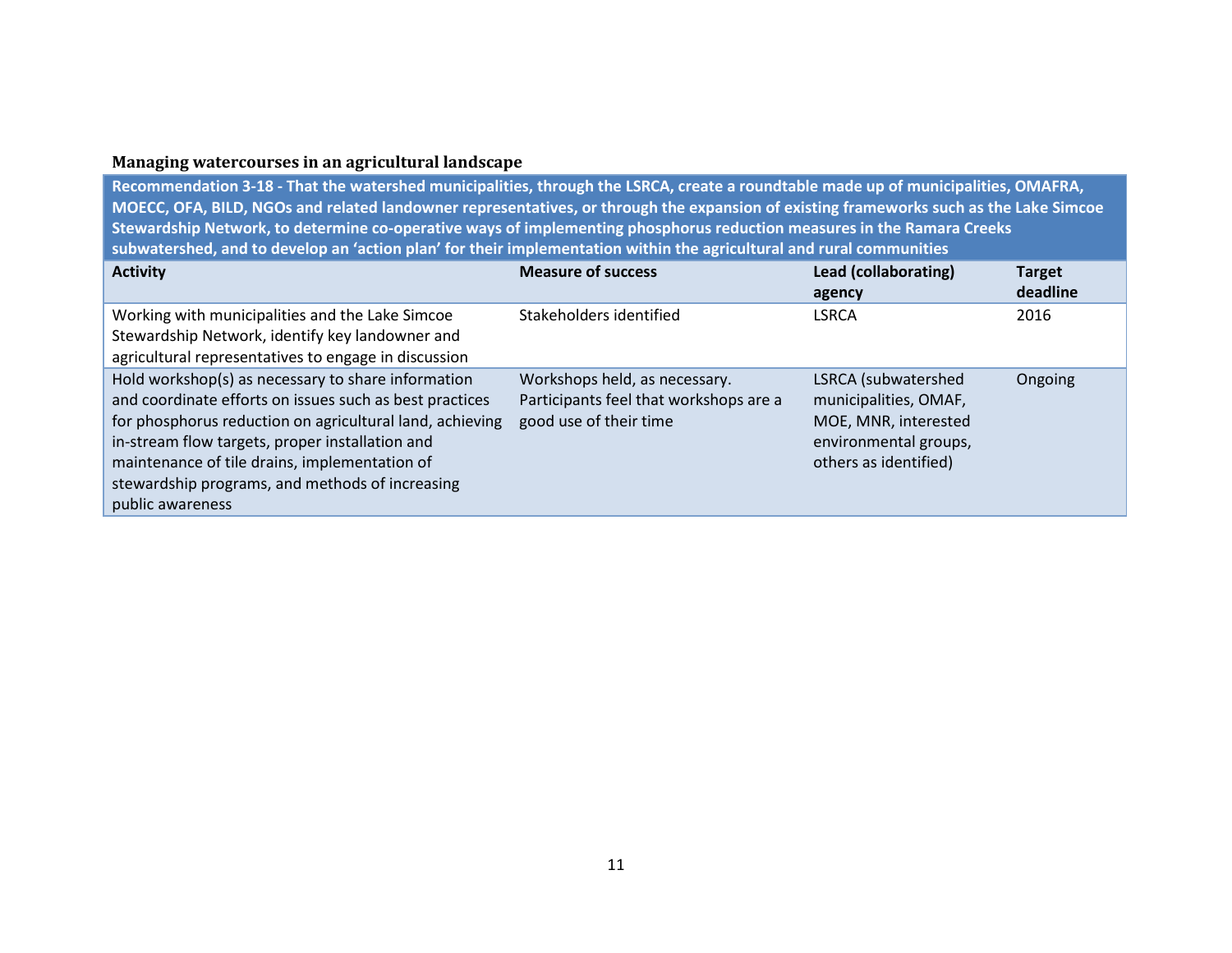**Recommendation 4-15 (5-10) - That the LSRCA, in partnership with the province and the municipality, work with landowners to naturalize the agricultural drainage channels in the subwatershed to increase ecological resilience of the surface water system. To ensure the continued preservation of naturalization projects the LSRCA, in partnership with the municipality, should carry out an outreach program to educate landowners on the maintenance practices and benefits of naturalized channel design for agricultural drains.** 

**Recommendation 5-11 – The LSRCA work with the municipality and OMAFRA to determine which municipal drains are natural watercourses that have been straightened, and which are created watercourses, and catalog which of these are still in use. Those no longer in use that were historically natural watercourses should be priorities for rehabilitation**

| <b>Activity</b>                                                                                                                                                                                                                                                                                                                              | <b>Measure of success</b>                                                                                                                                       | Lead (collaborating)<br>agency                                                   | <b>Target</b><br>deadline |
|----------------------------------------------------------------------------------------------------------------------------------------------------------------------------------------------------------------------------------------------------------------------------------------------------------------------------------------------|-----------------------------------------------------------------------------------------------------------------------------------------------------------------|----------------------------------------------------------------------------------|---------------------------|
| Update LSRCA watercourse layer to identify which<br>watercourses are free-flowing and which are enclosed                                                                                                                                                                                                                                     | GIS database updated                                                                                                                                            | <b>LSRCA</b>                                                                     | 2016                      |
| Review drainage reports and notes from initial land surveys to<br>estimate which drains are natural watercourses and which<br>have either been extended or created                                                                                                                                                                           | Review complete, map developed                                                                                                                                  | LSRCA (Township of<br>Ramara)                                                    | 2016                      |
| Host workshop for conservation authority staff, farm<br>community, drainage superintendents, and drainage<br>contractors on managing ecosystem function in municipal<br>drains                                                                                                                                                               | Workshop held                                                                                                                                                   | LSRCA, (OMAFRA,<br>MNRF, interested<br>members of<br>agricultural<br>roundtable) | 2016                      |
| Establish a pilot project to focus efforts on modifying an<br>existing drain to promote ecological function. Given concerns<br>with water quality in Lagoon City, either the Murray Drain or<br>the Prophet Drain may be candidates for the pilot study.<br>Other candidates may be drains scheduled for clean out, for<br>cost efficiencies | Pilot study established                                                                                                                                         | <b>LSRCA</b>                                                                     | 2016                      |
| Promote use of features such as grassed buffers, two stage<br>channels, or weirs on headwater wetlands to manage drains,<br>while minimizing impacts on agricultural drainage                                                                                                                                                                | A combination of grassed buffers, two<br>stage channels, and weirs on<br>headwater wetlands established in the<br>Ramara Creeks subwatershed, as<br>appropriate | <b>LSRCA</b>                                                                     | Ongoing                   |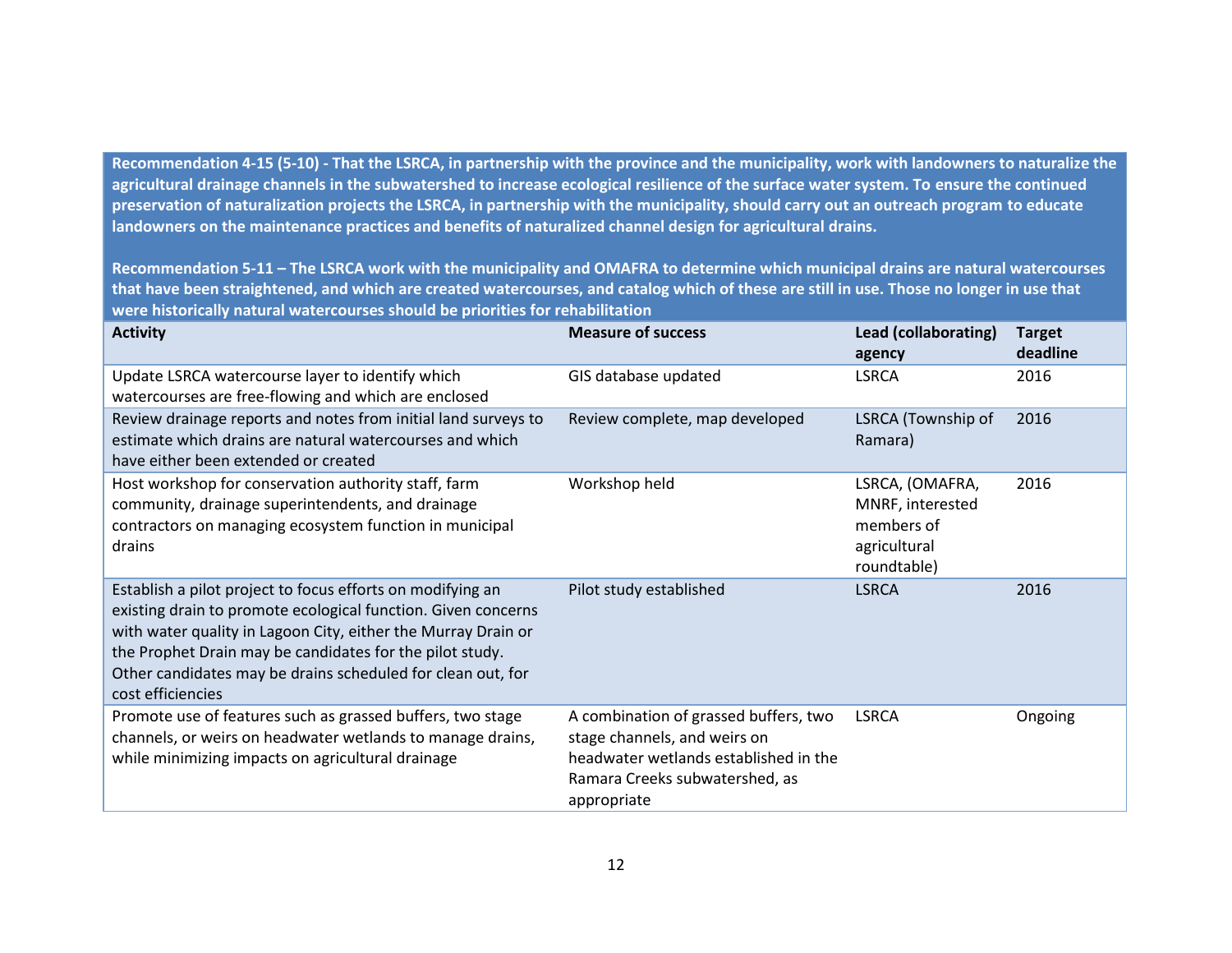| Assess savings in reduced drain maintenance achieved through | Assessment of relative costs and  | LSRCA, Township of | 2018 |
|--------------------------------------------------------------|-----------------------------------|--------------------|------|
| such measures, and additional costs to the municipality and  | savings of alternative drain      | Ramara, (OMAFRA)   |      |
| landowners in establishing them                              | management measures completed     |                    |      |
| Examine funding models to offset any financial impact to     | Funding models reviewed, programs | LSRCA, Township of | 2018 |
| benefiting landowners                                        | developed as appropriate          | Ramara, (OMAFRA)   |      |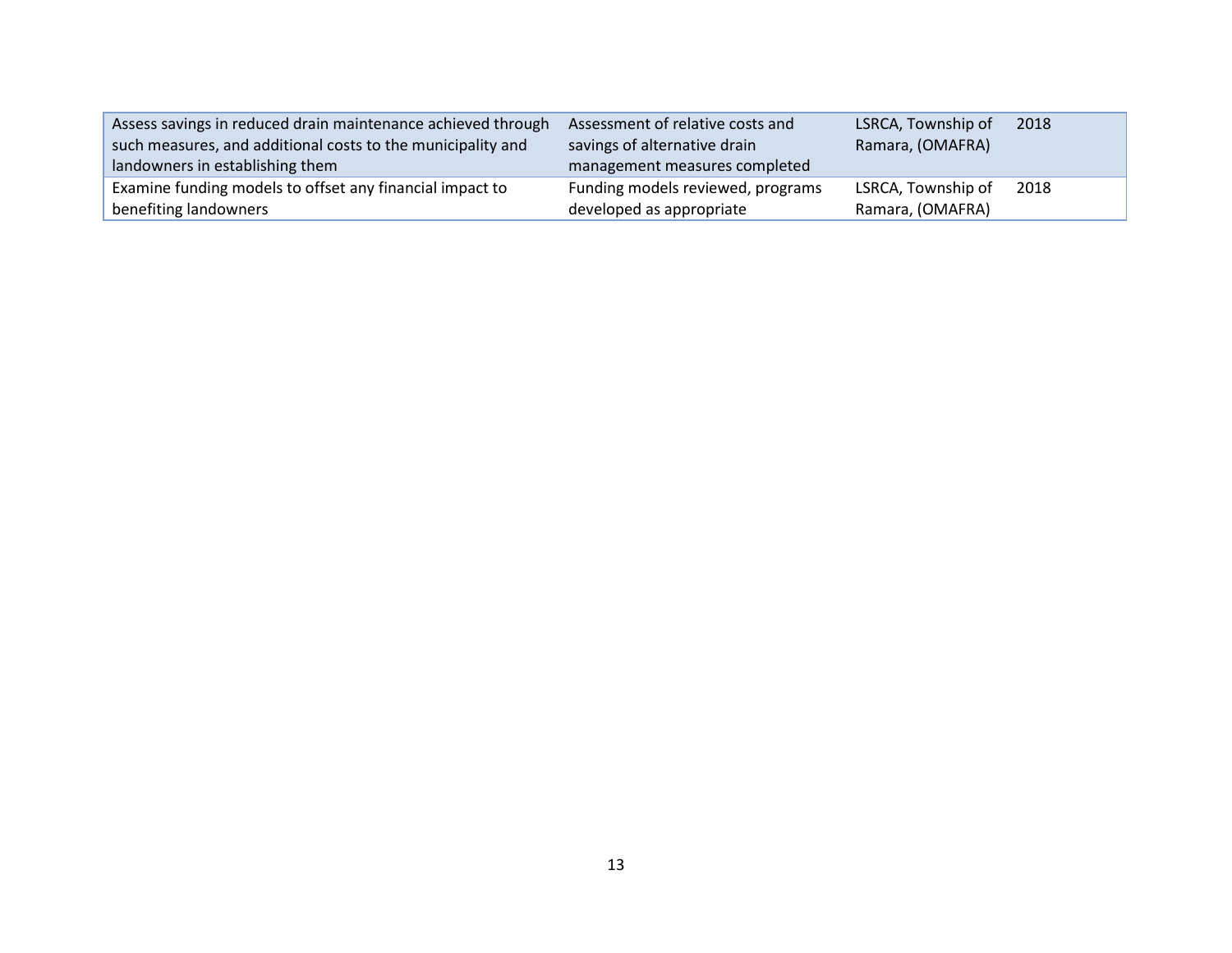## <span id="page-15-0"></span>**Prioritizing stewardship projects**

**Recommendation 6-17 – That the LSRCA and MNRF, with the assistance of the MOECC, use their draft 'Delineation of Priority Areas for Restoration' report to develop a spatially-explicit decision support tool to assist in targeting terrestrial stewardship projects in the Lake Simcoe watershed**

| <b>Activity</b>                            | <b>Measure of success</b>        | Lead (collaborating) | <b>Target deadline</b> |
|--------------------------------------------|----------------------------------|----------------------|------------------------|
|                                            |                                  | agency               |                        |
| Make use of MNRF stewardship               | Restoration priority map created | LSRCA (MNRF)         | 2015                   |
| opportunity areas map to identify priority |                                  |                      |                        |
| areas for LSRCA stewardship program,       |                                  |                      |                        |
| based on targets established in the        |                                  |                      |                        |
| Ramara Creeks subwatershed plan            |                                  |                      |                        |
| Share priority area map with members of    | Presentation provided. Map made  | <b>LSRCA</b>         | 2015                   |
| the Lake Simcoe Stewardship Network        | available to Network members.    |                      |                        |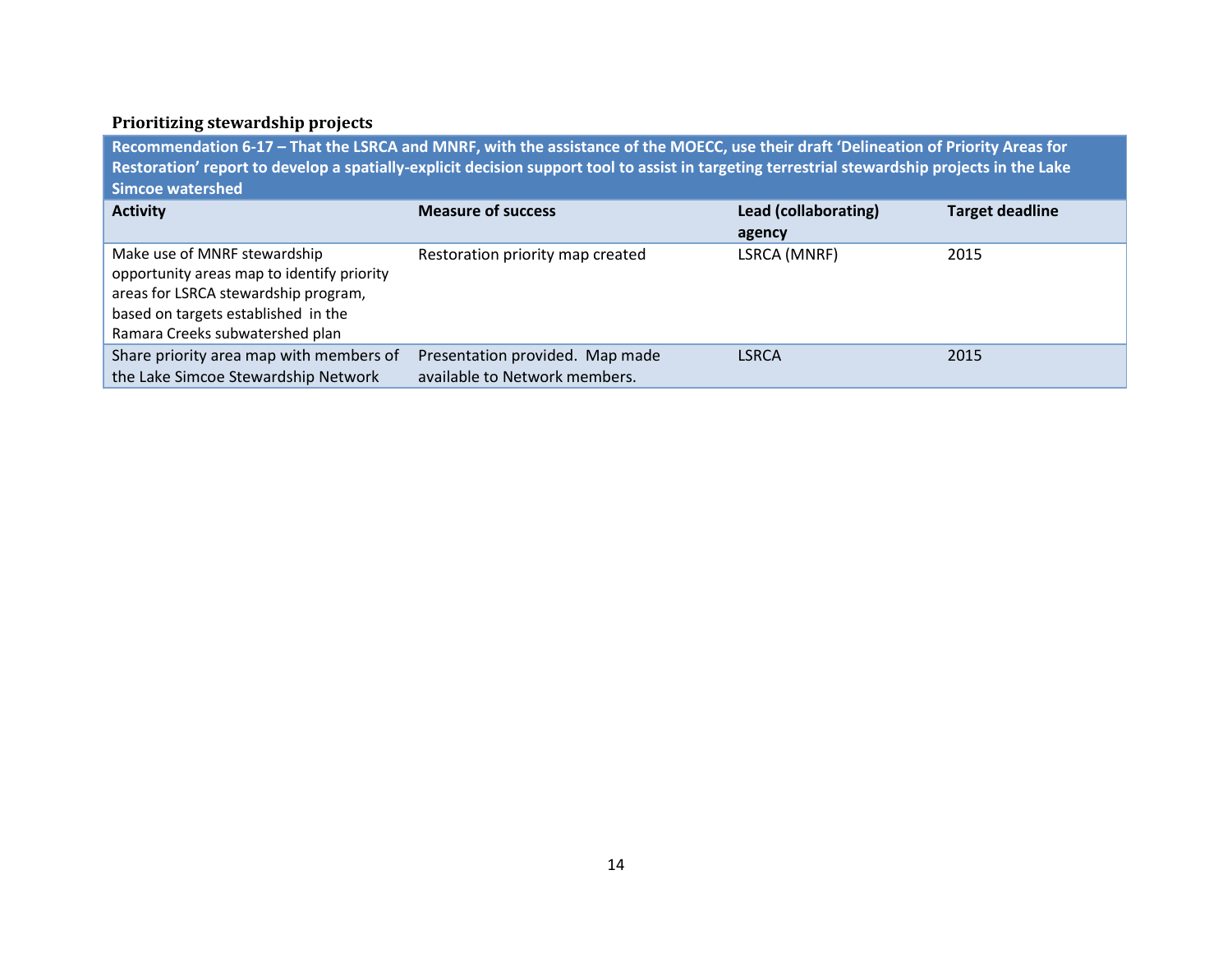# <span id="page-16-0"></span>**Increasing uptake of stewardship programs**

| Recommendation 5-1 (6-11) – That MNRF, MOECC, OMAFRA, and LSRCA continue to implement stewardship projects in the Ramara Creeks<br>subwatershed, and encourage other interested organizations in doing the same. |                                                                                                                        |                                                              |                                                   |
|------------------------------------------------------------------------------------------------------------------------------------------------------------------------------------------------------------------|------------------------------------------------------------------------------------------------------------------------|--------------------------------------------------------------|---------------------------------------------------|
| <b>Activity</b>                                                                                                                                                                                                  | <b>Measure of success</b>                                                                                              | Lead (collaborating)<br>agency                               | <b>Target deadline</b>                            |
| Implement stewardship projects that<br>address significant threats in the Ramara<br>Creeks subwatershed                                                                                                          | Quantitative targets for stewardship<br>projects achieved. Projects address<br>significant threats to watershed health | LSRCA, MNRF, OMAFRA<br>(Lake Simcoe Stewardship)<br>Network) | Ongoing, interim targets<br>to be reached by 2019 |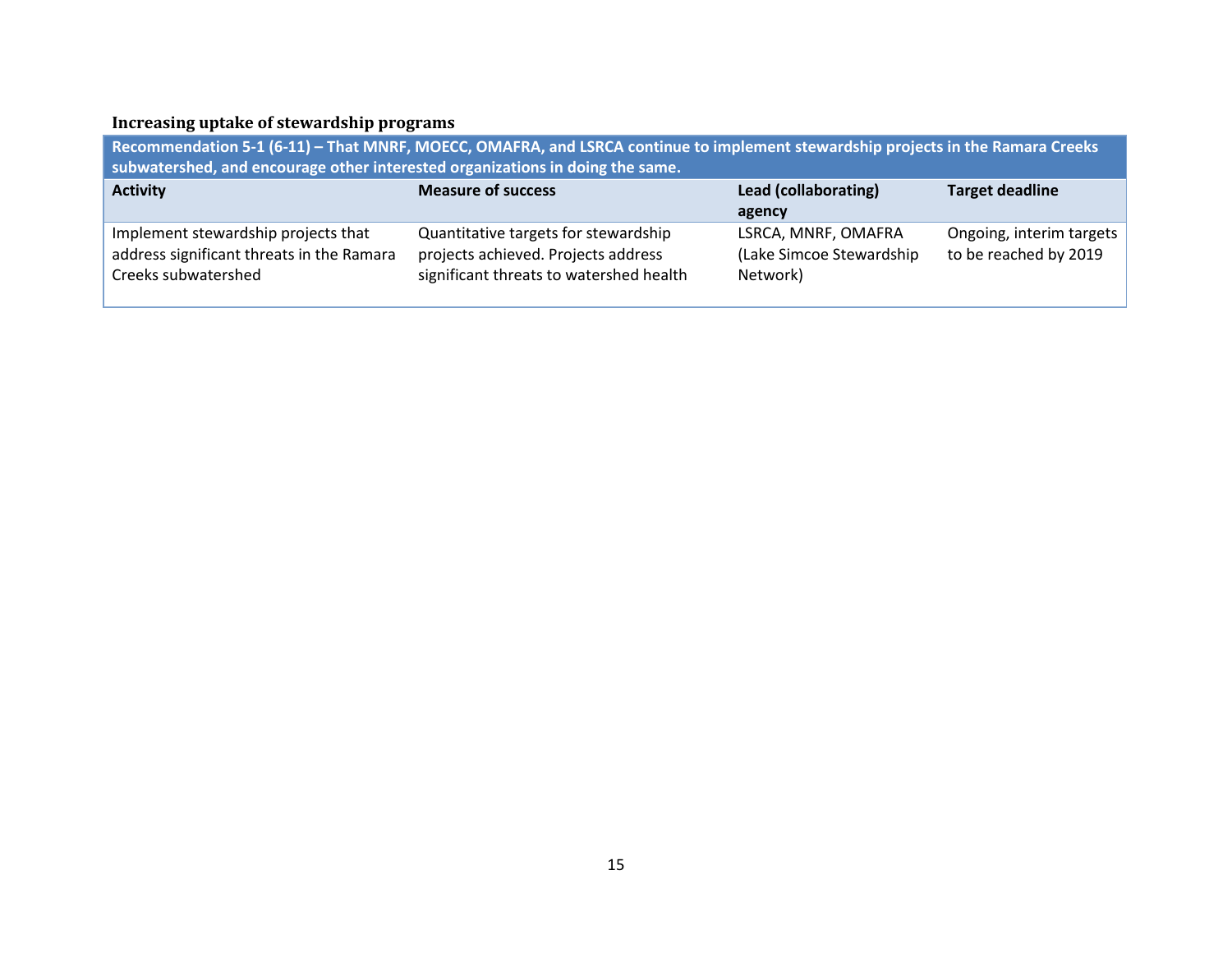**Recommendation 6-23 – That the Ministry of Transportation, Township of Ramara and the County of Simcoe, in partnership with the Simcoe County Federation of Agriculture, LSRCA, and MNRF, promote and implement, where appropriate, the use of treed windbreaks and/or 'living snowfences' along roadsides to prevent impacts from wind and blowing snow. The creation of a 'living snowfence' involves selectively harvesting crops in order to leave a specified amount of plant material standing along a roadway to facilitate snow accumulation.** 

| <b>Activity</b>                                                                                  | <b>Measure of success</b>                | Lead (collaborating)<br>agency                                                                      | <b>Target deadline</b> |
|--------------------------------------------------------------------------------------------------|------------------------------------------|-----------------------------------------------------------------------------------------------------|------------------------|
| Review success of living snow fence pilot<br>projects                                            | Review of pilots complete                | Simcoe County (LSRCA)                                                                               | 2016                   |
| Develop map of priority areas for<br>windbreak establishment, to manage<br>blowing snow and dust | Priority area map developed              | <b>LSRCA</b>                                                                                        | 2016                   |
| Promote the adoption of farm<br>windbreaks and living snow fences                                | Windbreaks established in priority areas | MTO, Ramara, Simcoe<br>County, (Simcoe County<br>Federation of Agriculture,<br>LSRCA, MNRF, OMAFRA) | Ongoing                |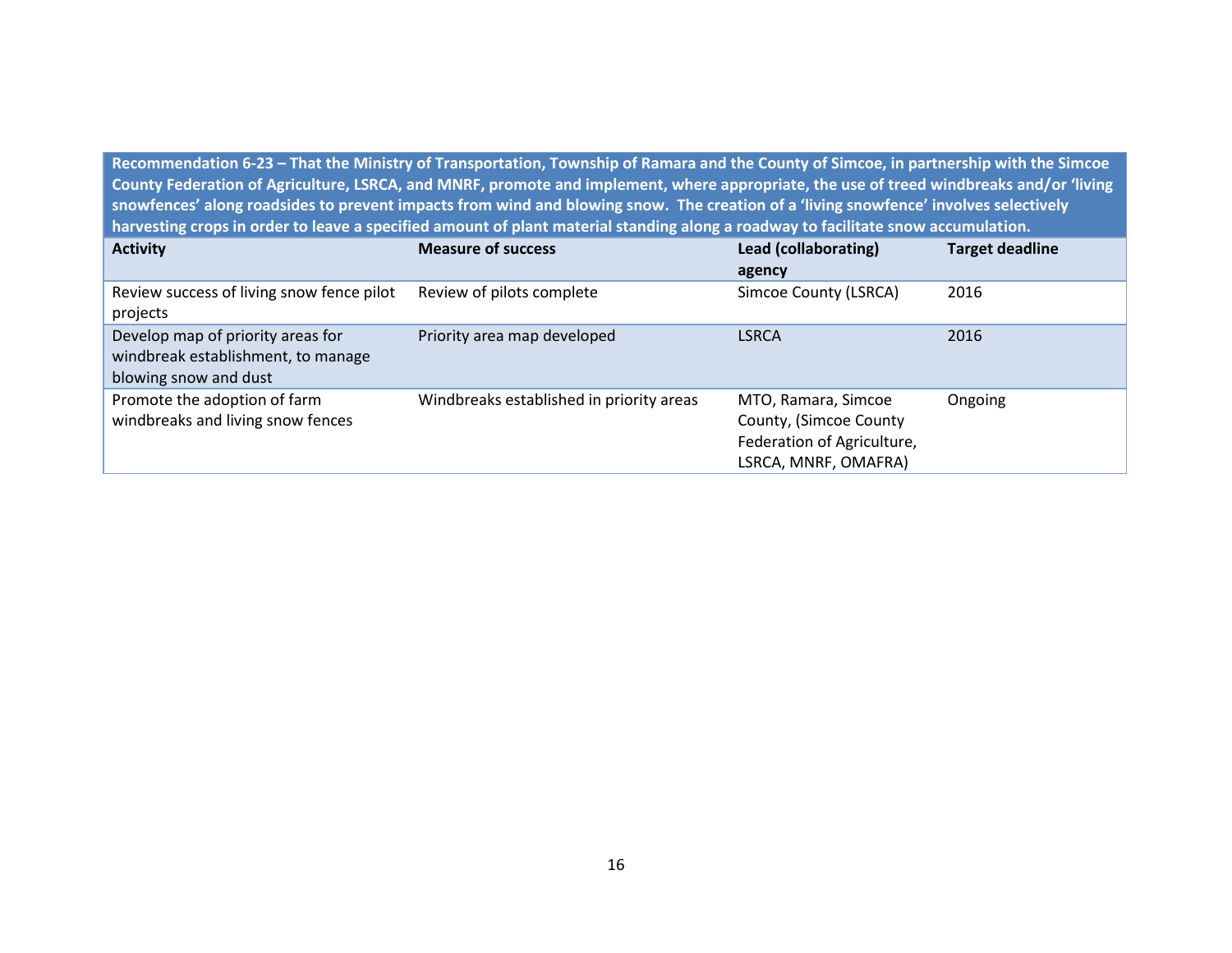**Recommendation 5-5 (6-15) – The MOECC, MNRF, OMAFRA, LSRCA and other interested members of the Lake Simcoe Stewardship Network support research to determine barriers limiting uptake of stewardship programs in this subwatershed, and share these results with other members of the Lake Simcoe Stewardship Network, to enable agencies and stakeholders to modify their stewardship programming as relevant. This research should include a review of successful projects to determine what aspects led to their success, and how these may be emulated.** 

| <b>Activity</b>                                                                                                                                                                                                                                                              | <b>Measure of success</b>                                                                    | Lead (collaborating)                  | <b>Target deadline</b> |
|------------------------------------------------------------------------------------------------------------------------------------------------------------------------------------------------------------------------------------------------------------------------------|----------------------------------------------------------------------------------------------|---------------------------------------|------------------------|
|                                                                                                                                                                                                                                                                              |                                                                                              | agency                                |                        |
| Conduct literature review of factors related to<br>stewardship behaviour of private land owners                                                                                                                                                                              | Literature review complete and<br>report written                                             | LSRCA (MNRF, MOECC,<br>OMAFRA)        | 2016                   |
| Interview practitioners regarding perceived<br>motivations of partners and barriers to uptake<br>of stewardship programs, and successful<br>examples. In the context of the Ramara Creeks<br>subwatershed, the Couchiching Conservancy<br>should be included as interviewees | Interviews complete and report<br>written                                                    | LSRCA (MNRF, MOECC,<br>OMAFRA)        | 2016                   |
| If questions remain as a result of earlier steps,<br>survey subwatershed residents to determine<br>their knowledge, attitudes, and behaviours<br>related to watershed stewardship                                                                                            | Survey complete as necessary, with<br>sufficient sample size to achieve<br>statistical power | LSRCA (MNRF, MOECC,<br>OMAFRA, LSRCA) | 2017                   |
| Present results of research to Lake Simcoe<br><b>Stewardship Network</b>                                                                                                                                                                                                     | Presentation completed                                                                       | <b>LSRCA</b>                          | 2017                   |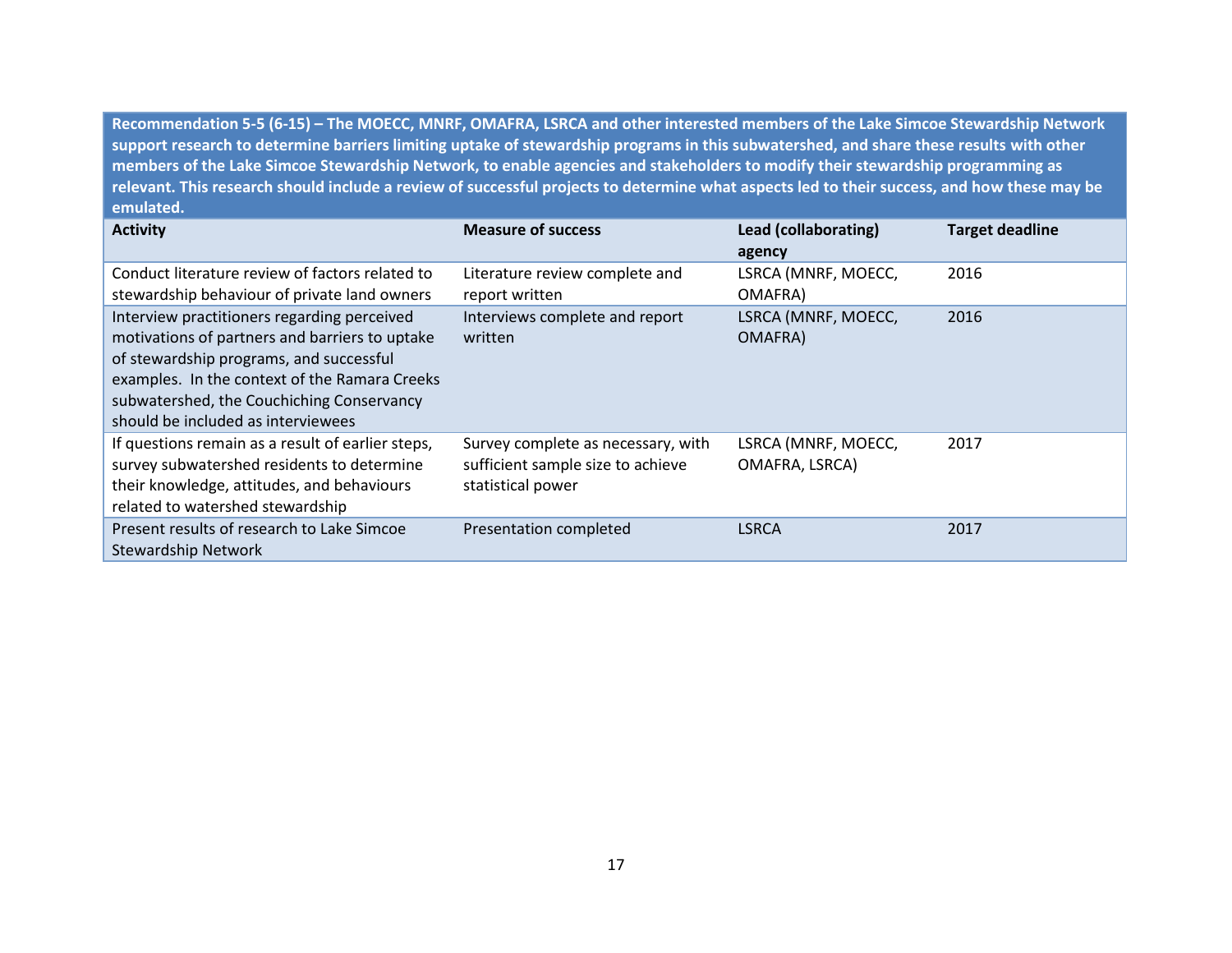**Recommendation 5-8 (3-19) – That prioritized restoration areas identified through the recently developed tool be integrated into a stewardship plan that ensures prioritized restoration opportunities are undertaken as soon as feasible. This stewardship plan needs to incorporate the outcomes of recommendations to improve uptake identified in Recommendations 5-1 through 5-6.** 

| <b>Activity</b>                                                                                                                                                                                  | <b>Measure of success</b>                                    | Lead (collaborating)<br>agency    | <b>Target deadline</b> |
|--------------------------------------------------------------------------------------------------------------------------------------------------------------------------------------------------|--------------------------------------------------------------|-----------------------------------|------------------------|
| Review output of stewardship<br>prioritization tools developed, to identify<br>priority areas for stewardship outreach                                                                           | Priority areas identified                                    | LSRCA (MNRF, OMAFRA,<br>MOECC)    | 2015                   |
| Establish quantitative targets for<br>stewardship program delivery in the<br>Ramara Creeks subwatershed, based on<br>priority issues identified in subwatershed<br>plan and funding availability | Targets established for each stewardship<br>program delivery | <b>LSRCA</b>                      | 2015                   |
| Review output of study on motivations<br>and barriers related to stewardship<br>(Recommendation 5-5) to identify<br>communication / outreach needs to<br>engage priority landowners              | Communication needs identified                               | <b>LSRCA</b>                      | 2017                   |
| Develop stewardship plan to engage<br>priority landowners in undertaking<br>priority stewardship projects                                                                                        | Stewardship plan developed                                   | LSRCA, Couchiching<br>Conservancy | 2017                   |
| Share stewardship plan with members of<br>the Lake Simcoe Stewardship Network                                                                                                                    | Presentation provided                                        | <b>LSRCA</b>                      | 2017                   |
| Revise and/or develop communication<br>and outreach tools to address identified<br>barriers, as necessary                                                                                        | Communication products developed or<br>updated               | LSRCA (MNRF, OMAFRA,<br>MOECC)    | 2018                   |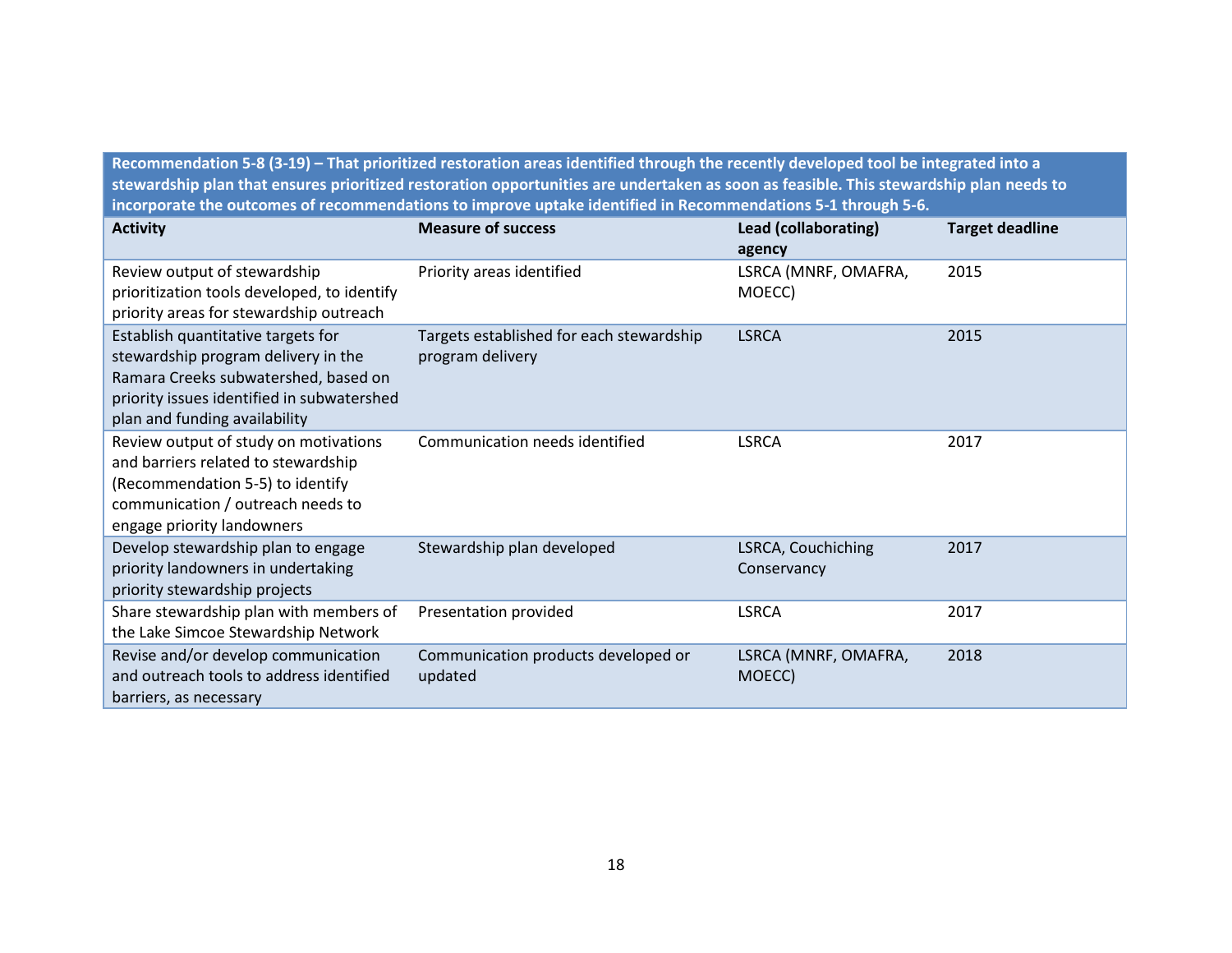**Recommendation 3-20 – Given the anticipated challenge in using stormwater pond retrofits to offset phosphorus loading from projected growth areas in the Ramara Creeks, Talbot River, and Upper Talbot River subwatersheds, that the LSRCA assess the feasibility of expanding the Lake Simcoe Phosphorus Offsetting Program (LSPOP) to support phosphorus-reduction projects on agricultural land in these subwatersheds.** 

| <b>Activity</b>                                                                                                                                                                           | <b>Measure of success</b>                                                   | Lead (collaborating)<br>agency                                                     | <b>Target deadline</b> |
|-------------------------------------------------------------------------------------------------------------------------------------------------------------------------------------------|-----------------------------------------------------------------------------|------------------------------------------------------------------------------------|------------------------|
| Provide approval to proceed with Phase I<br>of the Lake Simcoe Phosphorus<br>Offsetting program                                                                                           | Approval to proceed provided                                                | <b>MOECC</b>                                                                       | 2015                   |
| Implement Phase I of the Lake Simcoe<br>Phosphorus Offsetting Program, with a<br>focus on urban stormwater retrofits                                                                      | <b>LSPOP</b> launched                                                       | <b>LSRCA</b>                                                                       | 2016                   |
| Review the Alternative Land Use Services<br>(ALUS) program, and other similar<br>programs to identify challenges and best<br>practices in compensating farmers for<br>environmental works | Best practices reviewed and summarized                                      | LSRCA (interested<br>members of Agricultural<br>roundtable)                        | 2018                   |
| Assess value and feasibility of extending<br>LSPOP to agricultural land uses                                                                                                              | Decision made on inclusion of agricultural<br>projects in Phase II of LSPOP | LSRCA (Township of<br>Ramara, interested<br>members of Agricultural<br>roundtable) | 2018                   |
| Modify bid, contract, and governance<br>structure, as necessary                                                                                                                           | LSPOP program modified to address best<br>practices, as deemed appropriate  | <b>LSRCA</b>                                                                       | 2019                   |
| Implement LSPOP on agricultural land in<br>the Ramara Creeks subwatershed, as<br>dictated by market, and pending decision<br>on direction of Phase II                                     | Phase II LSPOP launched                                                     | <b>LSRCA</b>                                                                       | 2020                   |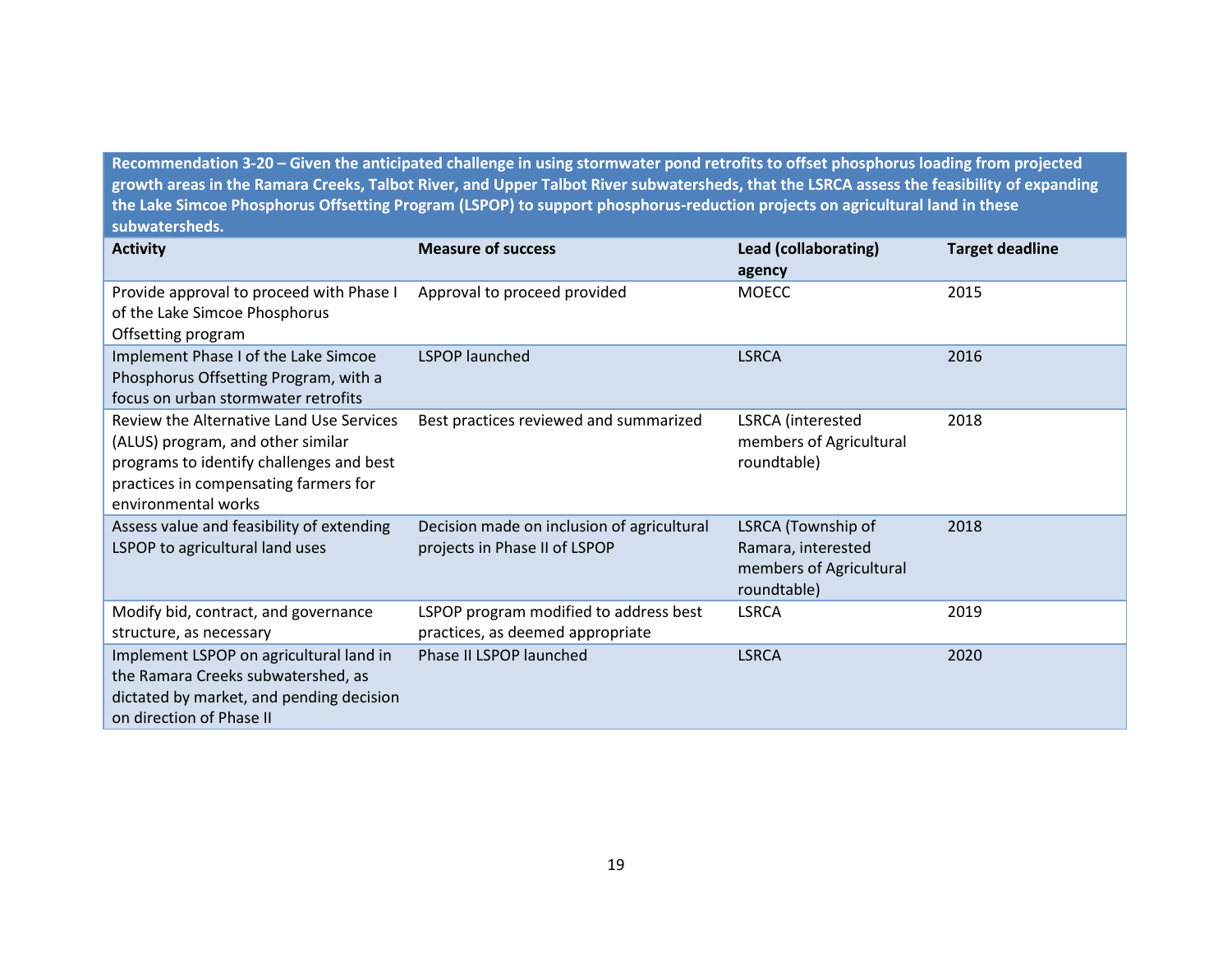**Recommendation 5-6 (6-16) – The MOECC, MNRF, OMAFRA and LSRCA continue to investigate new and innovative ways of reaching target audiences in the local community and engage them in restoration programs and activities (e.g. local radio, Chamber of Commerce, 4H clubs, high school environmental clubs, through Facebook groups, hosting a Lake Simcoe Environment Conference for high schools/science community interaction, and/or including inserts in tax or utility bills). Results of these efforts should be shared with the Lake Simcoe Stewardship Network.**

| <b>Activity</b>                                                                                                                                                                                                    | <b>Measure of success</b>                                                          | Lead (collaborating)<br>agency                        | <b>Target deadline</b> |
|--------------------------------------------------------------------------------------------------------------------------------------------------------------------------------------------------------------------|------------------------------------------------------------------------------------|-------------------------------------------------------|------------------------|
| Review existing web presence and develop<br>online communication strategies, including<br>assessment of the role of social media in<br>increasing public awareness of the state,<br>and management, of Lake Simcoe | Online communication strategy<br>developed                                         | <b>LSRCA</b>                                          | 2015                   |
| Implement communication strategy                                                                                                                                                                                   | Strategy implemented                                                               | <b>LSRCA</b>                                          | 2016                   |
| Identify and engage other groups active in<br>the subwatershed, particularly those which<br>include non-farm rural landowners, such as<br>schools, faith groups, or public libraries                               | New audiences found. Presentations or<br>other communications material<br>provided | LSRCA, MNRF, MOECC,<br><b>Couchiching Conservancy</b> | 2015                   |
| Submit notices and articles to newsletters of<br>local residents associations, on issues<br>related to subwatershed management, and<br>opportunities to participate in stewardship<br>programs                     | Material provided to newsletters                                                   | <b>LSRCA</b>                                          | Ongoing                |
| Review results of study on motivations and<br>barriers related to stewardship uptake<br>(recommendation 5-5) to determine key<br>communication needs                                                               | Stewardship communication strategy<br>developed                                    | LSRCA (agricultural round<br>table)                   | 2017                   |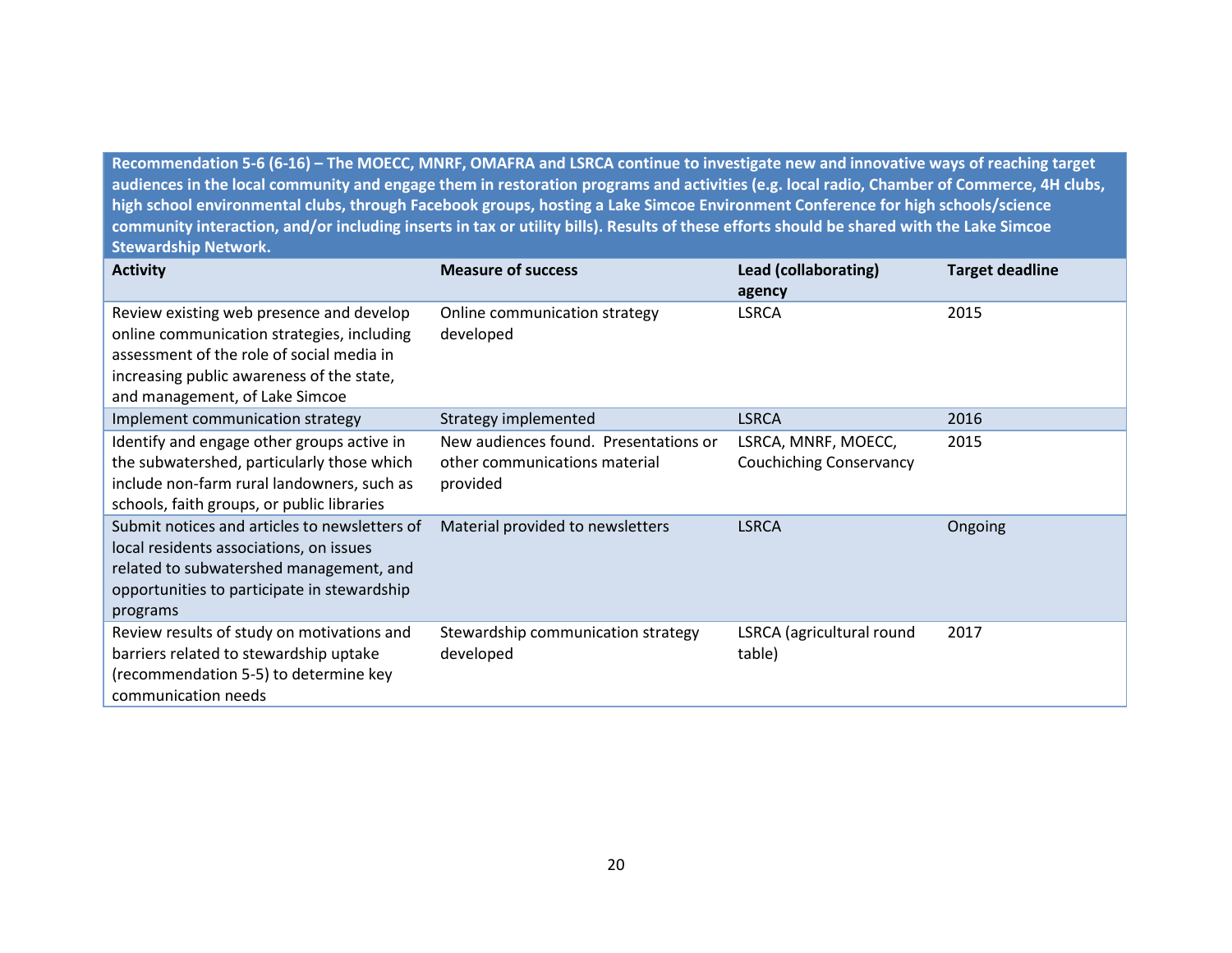**Recommendation 5-7 – That LSRCA create and/or publicize link to a website that provides information and contact information on available funding programs for stewardship works, and ensure that this site is kept current**

| <b>Activity</b>                                                                                                                                                | <b>Measure of success</b>                            | Lead (collaborating)                                                                    | <b>Target deadline</b> |
|----------------------------------------------------------------------------------------------------------------------------------------------------------------|------------------------------------------------------|-----------------------------------------------------------------------------------------|------------------------|
|                                                                                                                                                                |                                                      | agency                                                                                  |                        |
| Expand LSRCA website to provide<br>information on range of stewardship<br>funding programs available in the Lake<br>Simcoe watershed, with contact information | Web content developed and made<br>publicly available | LSRCA (OMAFRA, MNRF,<br>Couchiching Conservancy,<br>Lake Simcoe Stewardship<br>Network) | 2016                   |
| Maintain website, to ensure information<br>remains current                                                                                                     | Website maintained                                   | LSRCA (OMAFRA, MNRF,<br>Couchiching Conservancy,<br>Lake Simcoe Stewardship<br>Network) | Ongoing                |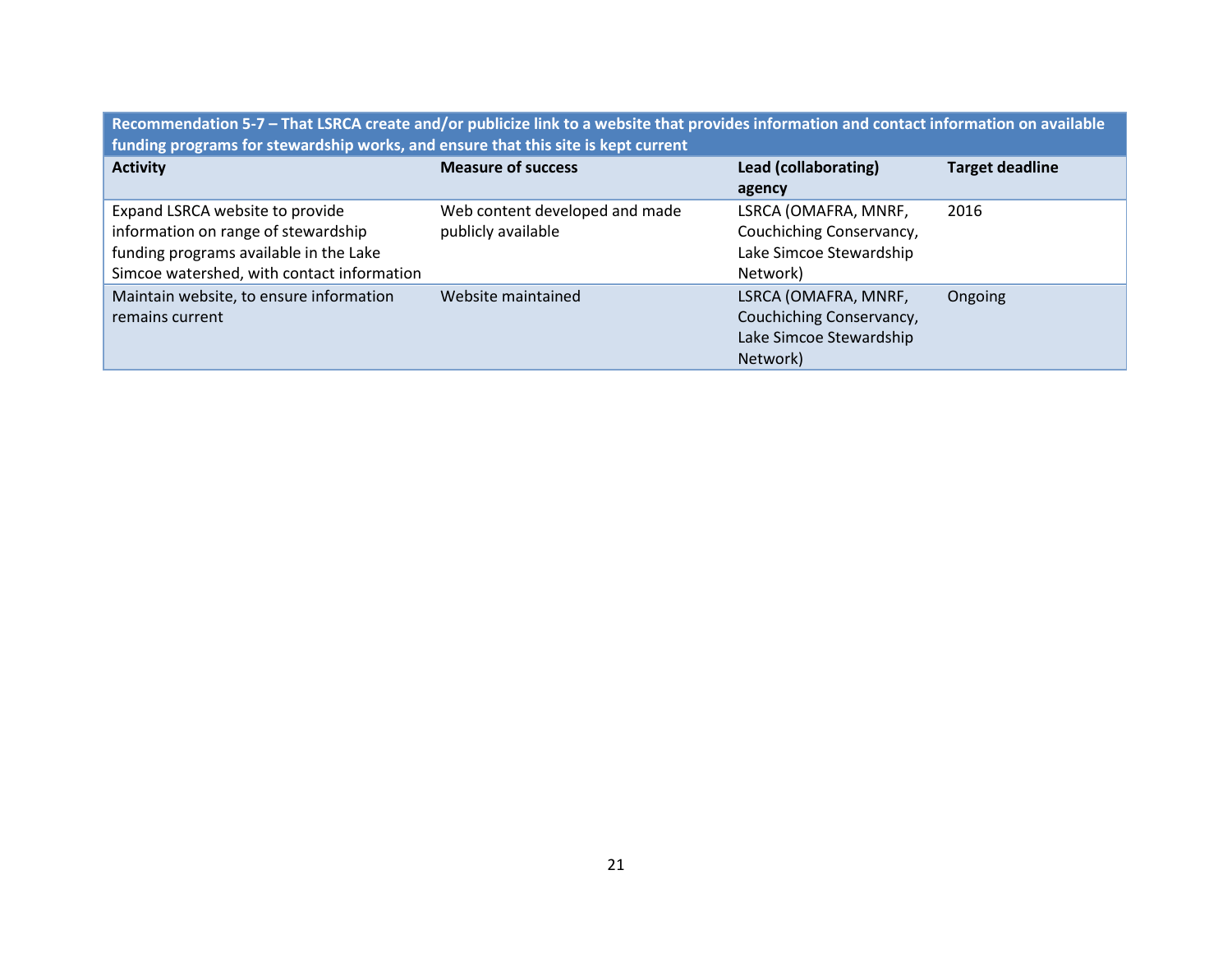## **Land securement by public agencies**

**Recommendation 6-8 – That the LSRCA and subwatershed municipalities should continue to secure outstanding natural areas for environmental protection and public benefit, through tools such as land acquisition or conservation easements, and should support the work of Land Trusts doing similar work. Priority areas identified by LSRCA's Land Securement Strategy in the Ramara Creeks subwatershed are the Lagoon City, Barnstable Bay, and Joyland Provincially Significant wetlands.**

| <b>Activity</b>                                                                                                                                 | <b>Measure of success</b>                                                                   | Lead (collaborating)<br>agency | <b>Target deadline</b> |
|-------------------------------------------------------------------------------------------------------------------------------------------------|---------------------------------------------------------------------------------------------|--------------------------------|------------------------|
| Map opportunity areas for preserving the<br>health of the watershed, based on the needs<br>identified in the Ramara Creeks<br>subwatershed plan | Securement opportunity map<br>completed                                                     | <b>LSRCA</b>                   | 2015                   |
| Prioritize opportunity areas, based on<br>relative contribution to watershed health,<br>and vulnerability to loss if not protected              | Securement priority areas map<br>created                                                    | <b>LSRCA</b>                   | 2015                   |
| Review and update LSRCA Land Securement<br>Strategy, to incorporate analysis of priority<br>securement areas                                    | Land Securement Strategy<br>updated                                                         | <b>LSRCA</b>                   | 2015                   |
| Develop funding model to support land<br>securement in Simcoe County                                                                            | Greenland acquisition reserve<br>established, for use in securing priority<br>natural areas | <b>LSRCA</b>                   | 2018                   |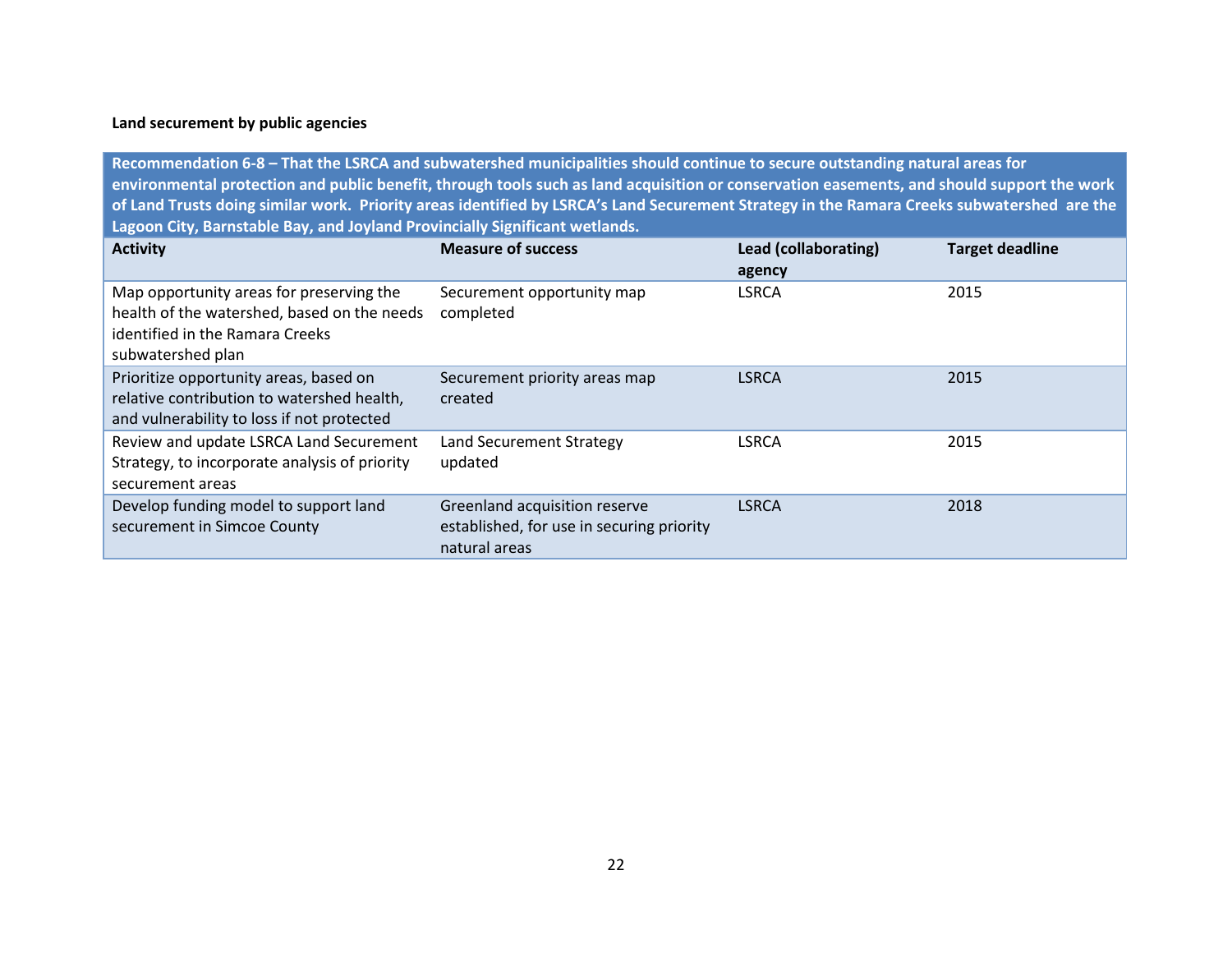# <span id="page-24-0"></span>**Protecting and enhancing groundwater resources**

**Recommendation 4-7 - The Lake Simcoe Region Conservation Authority should create eligibility for infiltration projects under the LEAP, targeting funding to those in ecologically significant groundwater recharge areas in order to maintain existing groundwater recharge functions**

| <b>Activity</b>                                                                                                           | <b>Measure of success</b>                                                                  | Lead (collaborating)<br>agency | <b>Target deadline</b> |
|---------------------------------------------------------------------------------------------------------------------------|--------------------------------------------------------------------------------------------|--------------------------------|------------------------|
| Develop funding program to support<br>infiltration projects                                                               | Funding program review complete,<br>infiltration projects supported as<br>resources permit | <b>LSRCA</b>                   | 2015                   |
| Consider significant groundwater<br>recharge areas in stewardship<br>prioritization mapping (recommendation<br>$6-17$     | Priority areas to promote infiltration<br>identified                                       | <b>LSRCA</b>                   | 2015                   |
| Consider significant groundwater<br>recharge areas in land securement<br>prioritization mapping (recommendation<br>$6-8)$ | Priority areas for land acquisition to<br>preserve infiltration identified                 | <b>LSRCA</b>                   | 2015                   |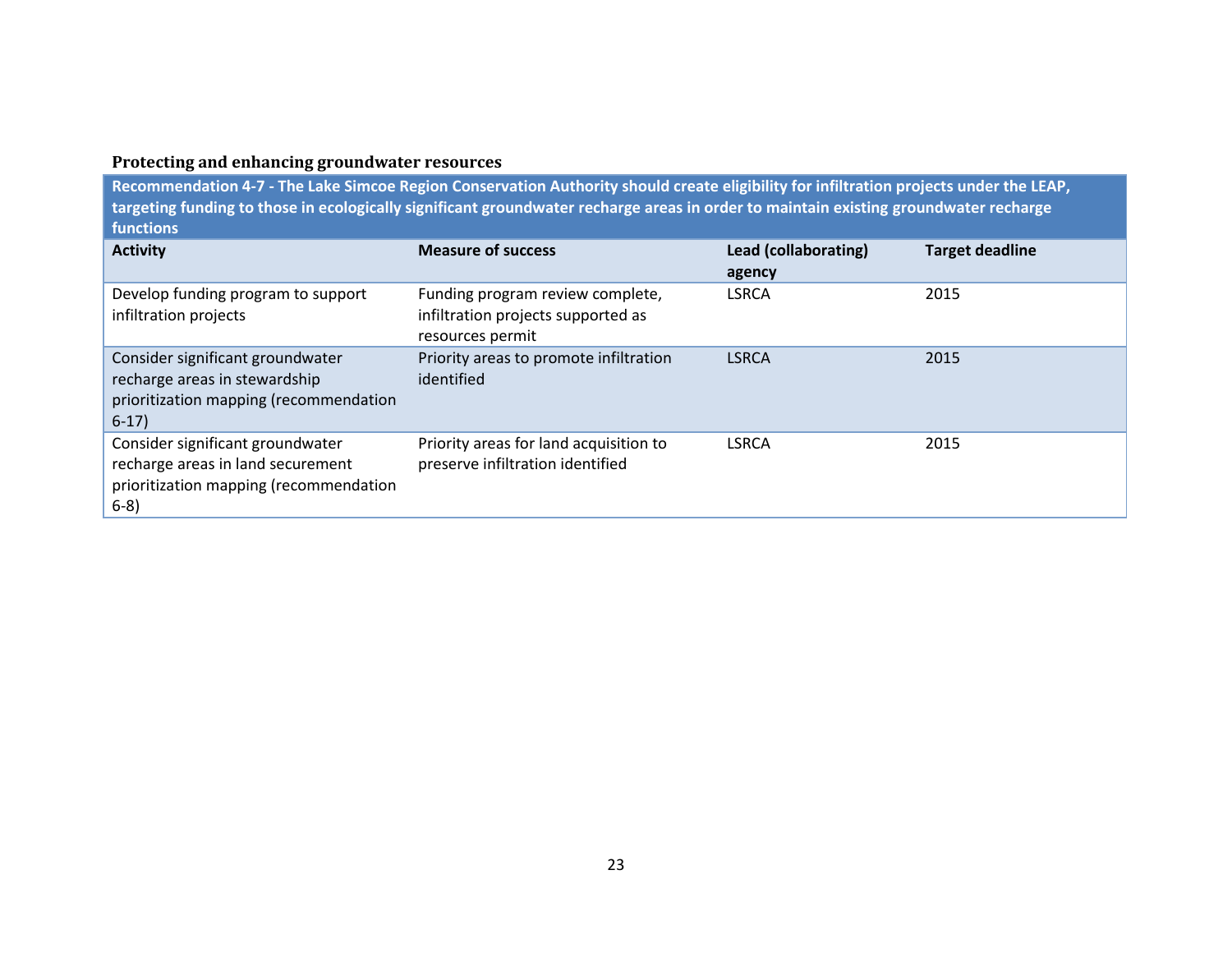# <span id="page-25-0"></span>**Science and research**

#### <span id="page-25-1"></span>**Establishing in-stream flow targets**

**Recommendation 4-2 (5-9) –That LSRCA, with assistance from MNRF and MOECC, establish ecological flows (in-stream) targets for each main tributary. These in-stream flow targets should be based on the framework established for the Maskinonge River. Once these targets are established, a strategy should be established to achieve them. This strategy should also protect baseflow and location of upwellings in order to maintain thermal stability.**

**Recommendation 4-10 –That the LSRCA, in collaboration with the MNRF and MOECC, utilize the LSPP Tier 2 integrated model in the development of in-stream flow targets and the development of management strategies to address climate change impacts**

| <b>Activity</b>                                                                                                                                                                                                                                                                                | <b>Measure of success</b>                                               | Lead (collaborating) agency | <b>Target deadline</b> |
|------------------------------------------------------------------------------------------------------------------------------------------------------------------------------------------------------------------------------------------------------------------------------------------------|-------------------------------------------------------------------------|-----------------------------|------------------------|
| Complete the pilot in-stream flow target setting<br>exercise for the Lovers Creeks subwatershed                                                                                                                                                                                                | In-stream flow targets<br>established for Lovers Creek<br>subwatershed. | MOECC, MNRF, (LSRCA)        | 2015                   |
| Complete the pilot in-stream flow strategy<br>which will identify mechanisms to achieve in-<br>stream flow target regimes. Areas assessed<br>may include stormwater management, land use<br>planning policies, stewardship program<br>delivery, or use of the permit to take water<br>process. | In-stream flow target strategy<br>completed.                            | MOECC, MNRF, (LSRCA)        | 2016                   |
| Select creeks in the Ramara Creeks<br>subwatershed for which to establish in-stream<br>flow targets. Priorities may be natural<br>watercourses managed as agricultural drains (as<br>identified in recommendation 5-11) but which<br>exhibit periods of low or no flow                         | Priority watercourses identified                                        | MOECC, MNRF, (LSRCA)        | 2016                   |
| Develop in-stream flow target regimes for<br>selected creeks, based on Lovers Creek pilot                                                                                                                                                                                                      | In-stream flow regime targets<br>established                            | MOECC, MNRF, (LSRCA)        | 2019                   |
| Develop strategy for achieving in-stream flow<br>target regimes for selected creeks, based on<br>Lovers Creek pilot                                                                                                                                                                            | In-stream flow target strategy<br>completed                             | MOECC (LSRCA, MNRF)         | 2019                   |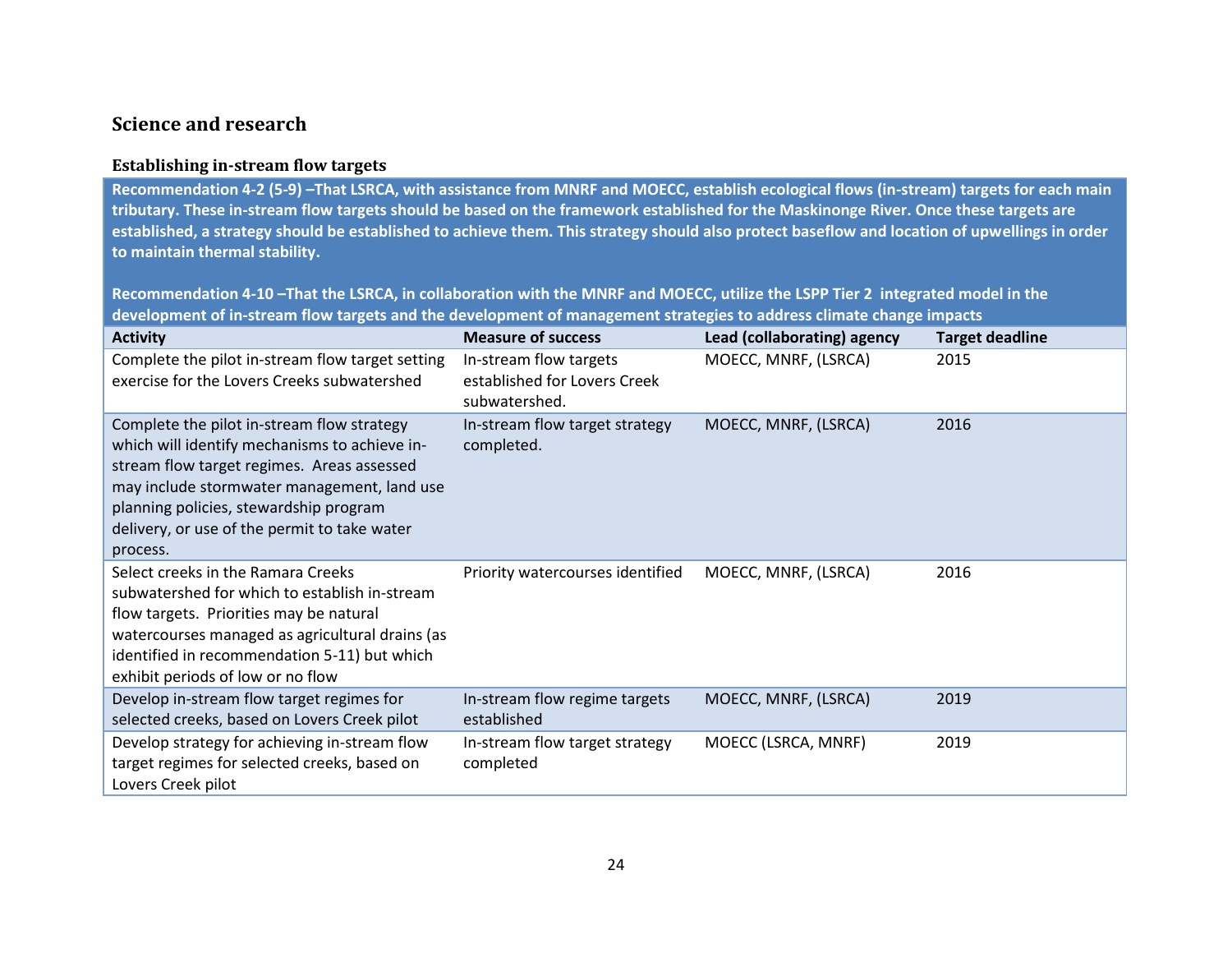## <span id="page-26-0"></span>**Increasing our understanding of climate change**

**Recommendation 6-18 – That the members of the Lake Simcoe Stewardship Network be encouraged to build into their projects relevant provisions for the anticipated impacts of climate change, such as the need to recommend native species which will be tolerant of future climate conditions, and the likelihood of an increase in invasive plants, pests, and diseases which may further limit the success of traditional stewardship approaches.** 

| <b>Activity</b>                                                                                                                                                           | <b>Measure of success</b>                                                                        | Lead (collaborating) agency                                                                                               | <b>Target deadline</b> |
|---------------------------------------------------------------------------------------------------------------------------------------------------------------------------|--------------------------------------------------------------------------------------------------|---------------------------------------------------------------------------------------------------------------------------|------------------------|
| Modify existing recommended tree<br>planting lists for reforestation, based on<br>expected changes to climate in southern<br>Ontario                                      | Recommended planting list developed                                                              | MNRF (LSRCA)                                                                                                              | 2019                   |
| Share recommended tree planting list<br>with members of the Lake Simcoe<br>Stewardship Network, and watershed<br>municipalities                                           | Presentation provided                                                                            | <b>MNRF</b>                                                                                                               | 2019                   |
| Share recommended tree planting list<br>with garden centres, nurseries,<br>landscaping companies, and horticultural<br>societies in Orillia and southern Simcoe<br>County | Information provided                                                                             | <b>MNRF</b>                                                                                                               | 2019                   |
| Incorporate a percentage of species from<br>the recommended climate change<br>planting list as planting stock used on an<br>annual basis in stewardship projects          | Planting prescriptions transition<br>toward species mix relevant for future<br>climate scenarios | LSRCA, MNRF, Simcoe County,<br>Township of Ramara, interested<br>members of the Lake Simcoe<br><b>Stewardship Network</b> | 2020                   |
| Establish timeline for review and update<br>of recommended tree planting lists,<br>based on actual climate trajectories and<br>pest and disease occurrences               | Timeline for review established, and<br>responsibility delegated                                 | <b>MNRF</b>                                                                                                               | 2020                   |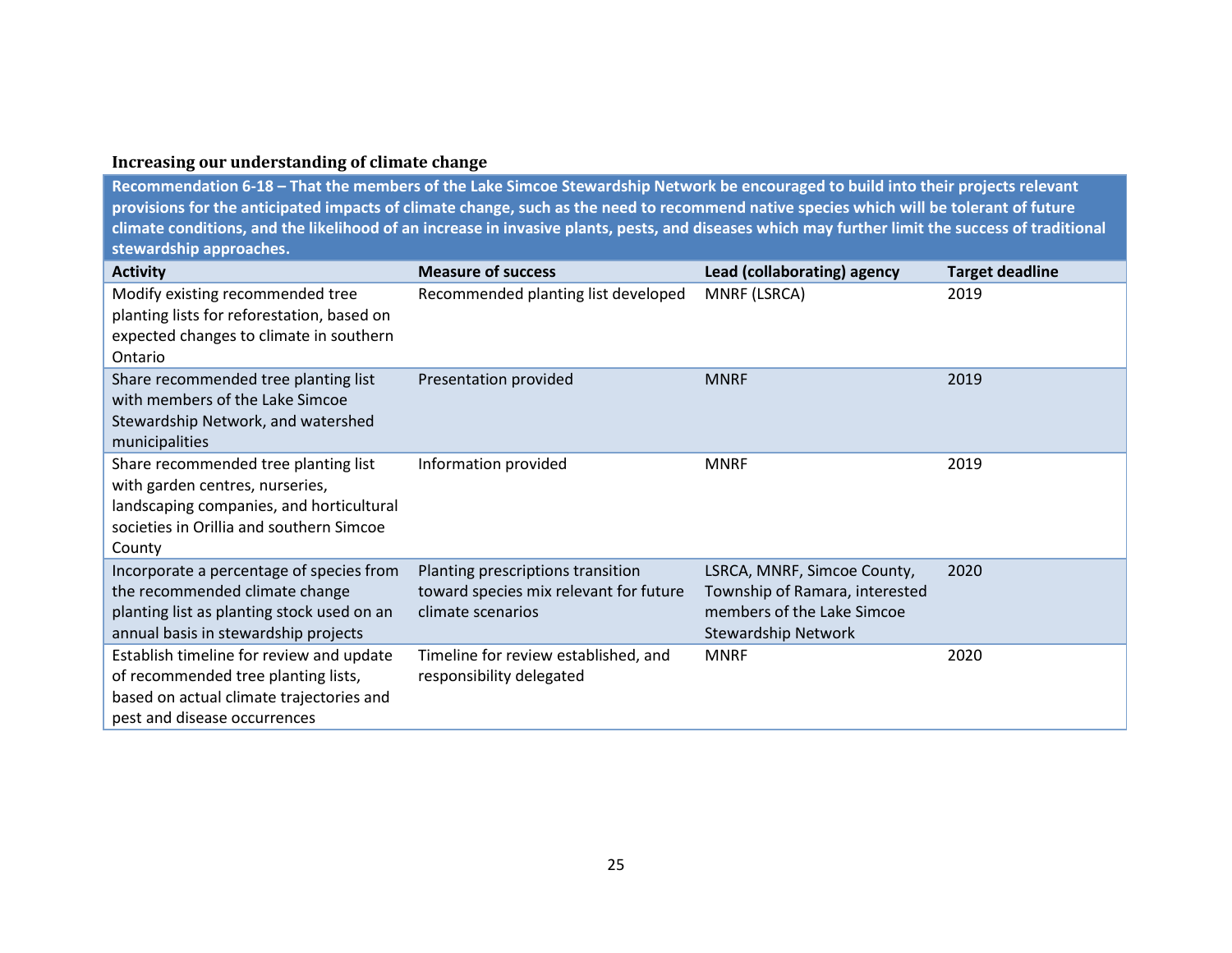# <span id="page-27-0"></span>**Monitoring and assessment**

**Recommendation 3-23 (5-12) - That the LSRCA enhance the existing monitoring network, through the comprehensive monitoring strategy, to address identified limitations and gaps of the current monitoring program.** 

| <b>Activity</b>                          | <b>Measure of success</b>               | Lead (collaborating) agency | <b>Target deadline</b> |
|------------------------------------------|-----------------------------------------|-----------------------------|------------------------|
| Review current location and frequency of | Review complete. Any spatial or         | <b>LSRCA</b>                | 2015                   |
| water quality and aquatic habitat        | temporal gaps in monitoring identified  |                             |                        |
| monitoring in the Lake Simcoe            |                                         |                             |                        |
| watershed, including parameters          |                                         |                             |                        |
| measured. Assess ability of current data |                                         |                             |                        |
| to monitor impacts of land use change    |                                         |                             |                        |
| and report on proposed Key Performance   |                                         |                             |                        |
| Indicators (recommendation 8-2)          |                                         |                             |                        |
| Develop business plan to improve         | Business plan complete                  | <b>LSRCA</b>                | 2015                   |
| monitoring program, including potential  |                                         |                             |                        |
| funding sources, as necessary            |                                         |                             |                        |
| Implement enhanced monitoring            | Identified spatial and temporal gaps in | <b>LSRCA</b>                | 2017                   |
| program, as necessary, and as funding    | monitoring resolved                     |                             |                        |
| permits                                  |                                         |                             |                        |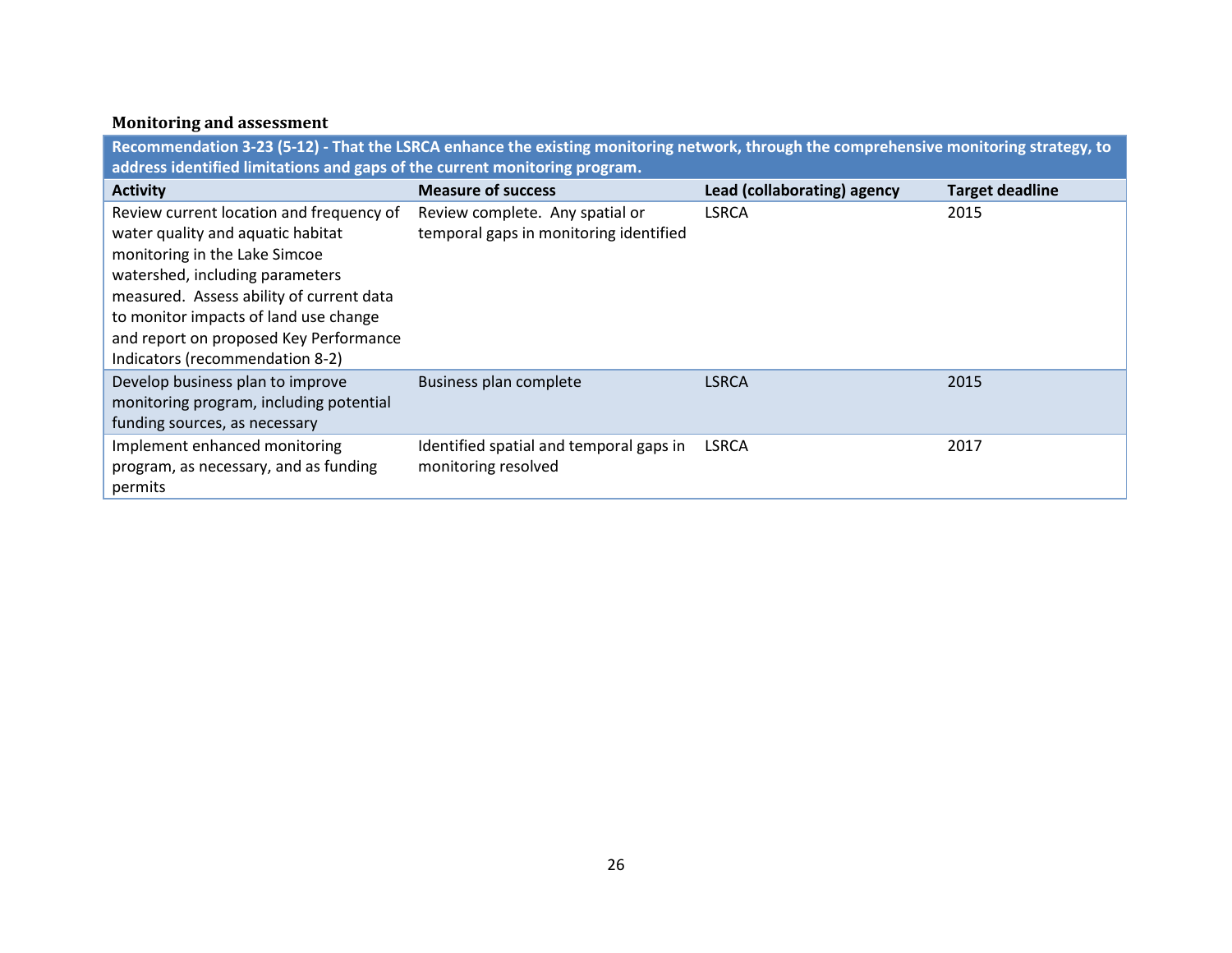**Recommendation 3-25 – That the LSRCA, MNRF, and MOECC analyse and report the results of the existing and proposed water quality, water quantity, and aquatic and terrestrial natural heritage monitoring programs regularly, and that the information be used to update the LSRCA Watershed Report Card. Further, stakeholders should be made aware when updates are available, and be provided access to the monitoring data collected via a web portal, to increase distribution and communication of this data**

| <b>Activity</b>                                                                                                                                                      | <b>Measure of success</b>                                                                                       | Lead (collaborating)<br>agency         | <b>Target deadline</b>       |
|----------------------------------------------------------------------------------------------------------------------------------------------------------------------|-----------------------------------------------------------------------------------------------------------------|----------------------------------------|------------------------------|
| Develop a detailed reporting and<br>communication strategy to report on Key<br>Performance Indicators of the<br>environmental health of the Lake Simcoe<br>watershed | Completed business plan outlining<br>potential products, roles and<br>responsibilities and resource allocation. | LSRCA (MOECC, MNRF)                    | 2015                         |
| Analyze and report on Key Performance<br>Indicators                                                                                                                  | Provide identified products (e.g. web<br>portal) within specified time frames and<br>resources                  | LSRCA (MOECC, MNRF)                    | Ongoing, to begin in<br>2016 |
| Update watershed report card, using<br>data collected on the health of Lake<br>Simcoe and its watershed                                                              | Watershed report card updated and<br>made available to the public                                               | <b>LSRCA</b> (Conservation<br>Ontario) | 2018                         |